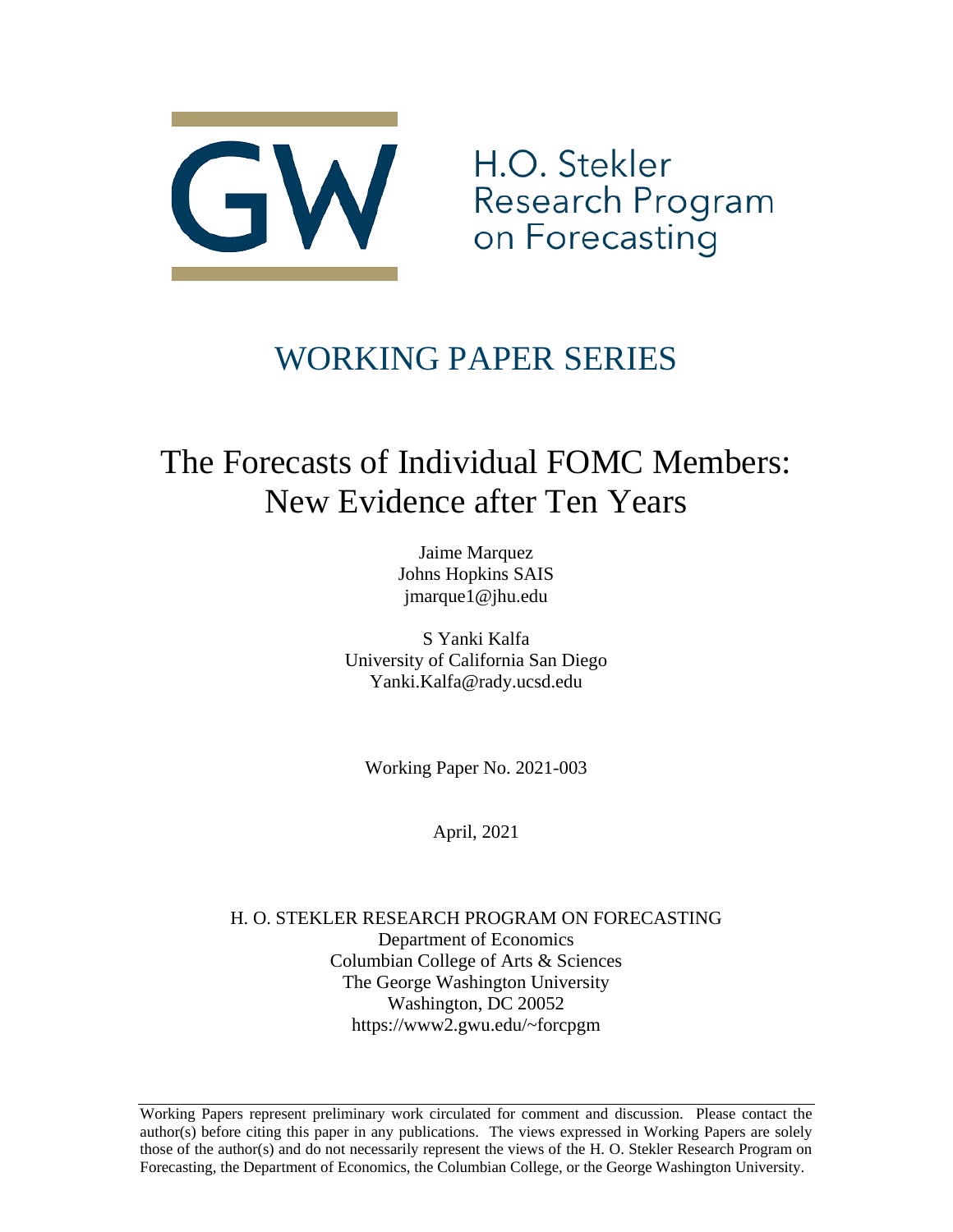# The Forecasts of Individual FOMC Members:

# New Evidence after Ten Years

Jaime Marquez and S Yanki Kalfa1

Johns Hopkins SAIS and University of California San Diego

JEL: E5, C3

April 20, 2021

<sup>&</sup>lt;sup>1</sup>The calculations in this paper are carried out with OxMetrics (8.03). We are grateful to Gordon Bodnar, Neil Ericsson, David Hendry, Fred Joutz, Andrew Martinez, David Romer, and Tara Sinclair. This paper has been presented at the Johns Hopkins School of Advanced International Studies and at the George Washington University H.O. Stekler Research Program on Forecasting. Contact author: Jaime Marquez at jmarque1@jhu.edu. For data requests, contact Kalfa at Yanki.Kalfa@rady.ucsd.edu.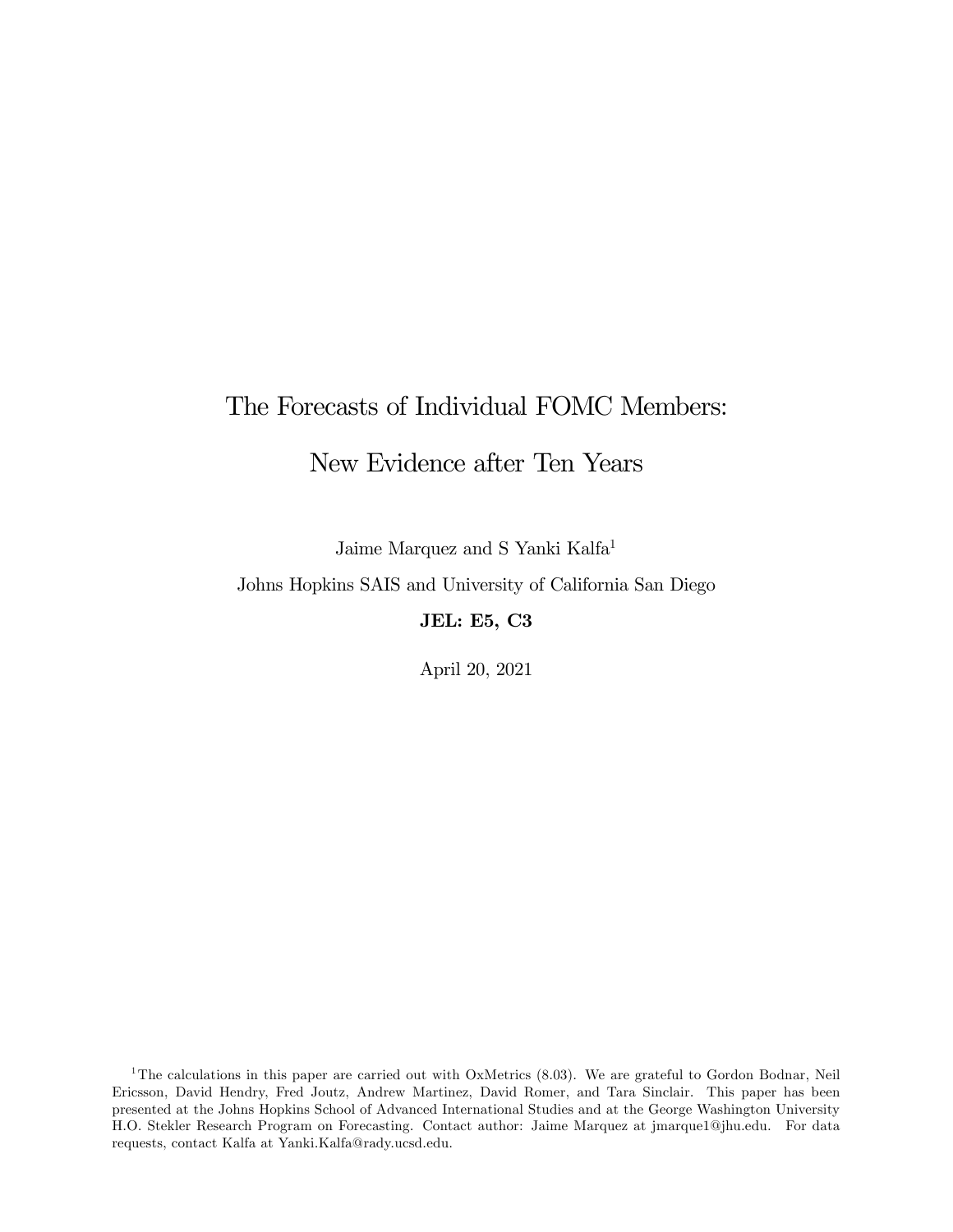#### Abstract

A central tenet of Macroeconomics is that monetary policy is forward looking. But Romer (2010) uses the forecasts of the participants of the U.S. Federal Open Market Committee's (FOMC) and shows a remarkable heterogeneity in these participants' outlooks. What accounts for this forecast heterogeneity? And how can one reconcile the tension between the need for a single monetary and the heterogeneity of forecasts that are steering it? To study these two questions, we continue the line of work initiated by Romer (2010). We study two sources of heterogeneity: Institutional and Dynamic. Institutional Heterogeneity is about differences in participants' education, voting status, and regional affiliation — and the associated implications for forecast rationality. Dynamic Heterogeneity is about herd behavior, extreme forecasts, temporal aggregation, and macroeconomic shocks. These factors emphasize that forecast heterogeneity is not a given constant but rather, that it changes in response to the alignment between private and social interests of the FOMC. We find that forecast revisions are large and remarkably heterogenous across participants. Specifically, the FOMC's forecast heterogeneity is systematically related to differences in participants' education, voting status, and regional affiliation, as Romer anticipated. These results should not be surprising: heterogeneity is a built-in feature of the functioning of the Federal Reserve System and the role of the FOMC is to reconcile the differences. The reconciliation of private and public interests, and the implied heterogeneity of courses of action, involves a conversation in which the Chair gets the benefit of the doubt.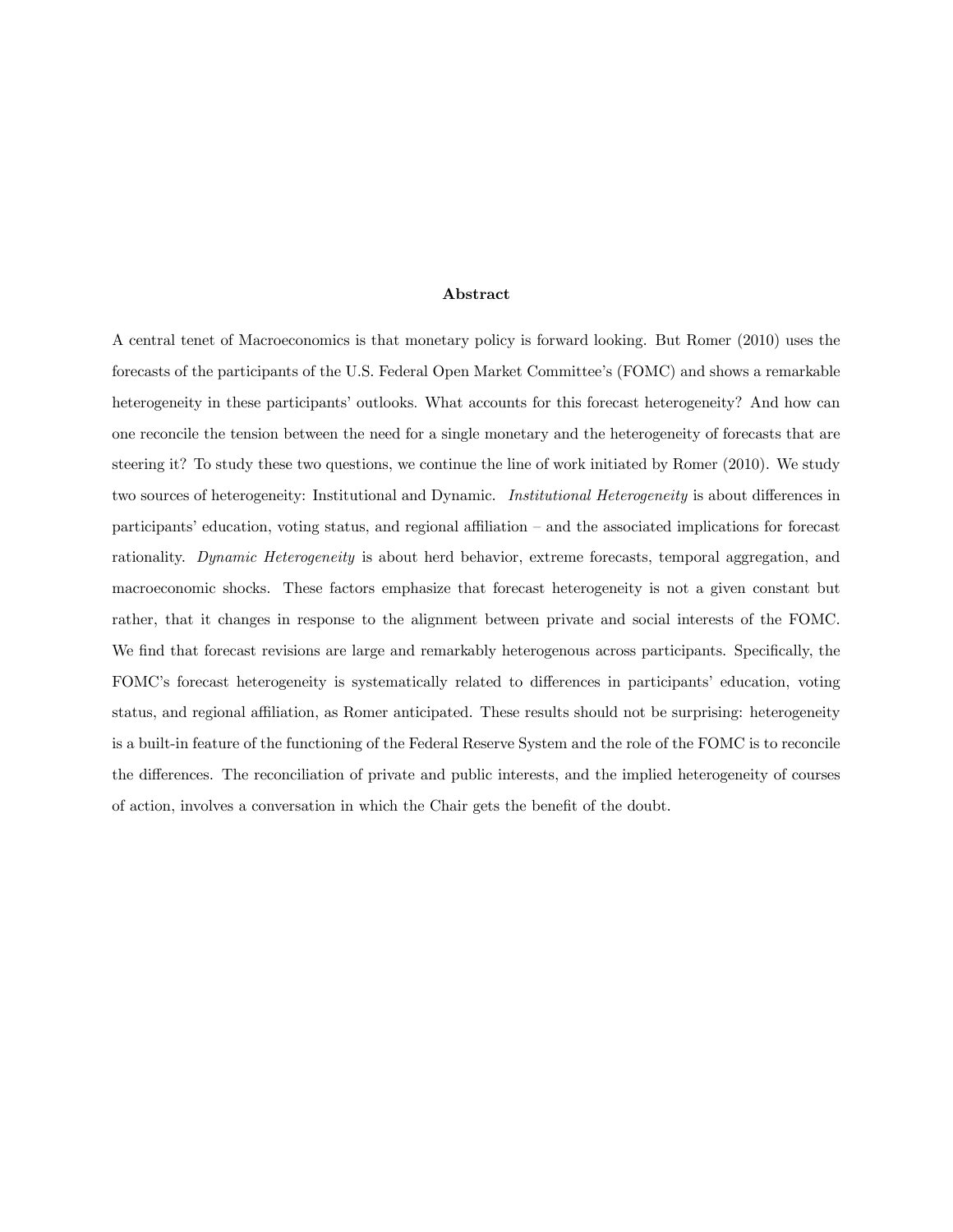# Contents

| 1        | Introduction                                          | $\bf{2}$ |
|----------|-------------------------------------------------------|----------|
| $\bf{2}$ | <b>Extending Romer's FOMC Forecasts</b>               | 4        |
| 3        | Replication                                           | 6        |
| 4        | <b>Institutional Heterogeneity</b>                    | 8        |
| 5        | <b>Dynamic Heterogeneity</b>                          | 13       |
|          | 5.1                                                   | 13       |
|          | 5.2                                                   | 15       |
|          | 5.3                                                   | 17       |
| 6        | Federalism                                            | 21       |
| 7        | Heterogeneity, History, and the 2008 Financial Crisis | 22       |
| 8        | Conclusions                                           | 24       |
|          | A Detailed Data Description                           | 27       |
|          | A.1                                                   | 27       |
|          | A.1.1                                                 | 27       |
|          | A.1.2                                                 | 27       |
|          |                                                       | 27       |
|          | <b>B</b> FOMC Forecasts Across Districts              | 29       |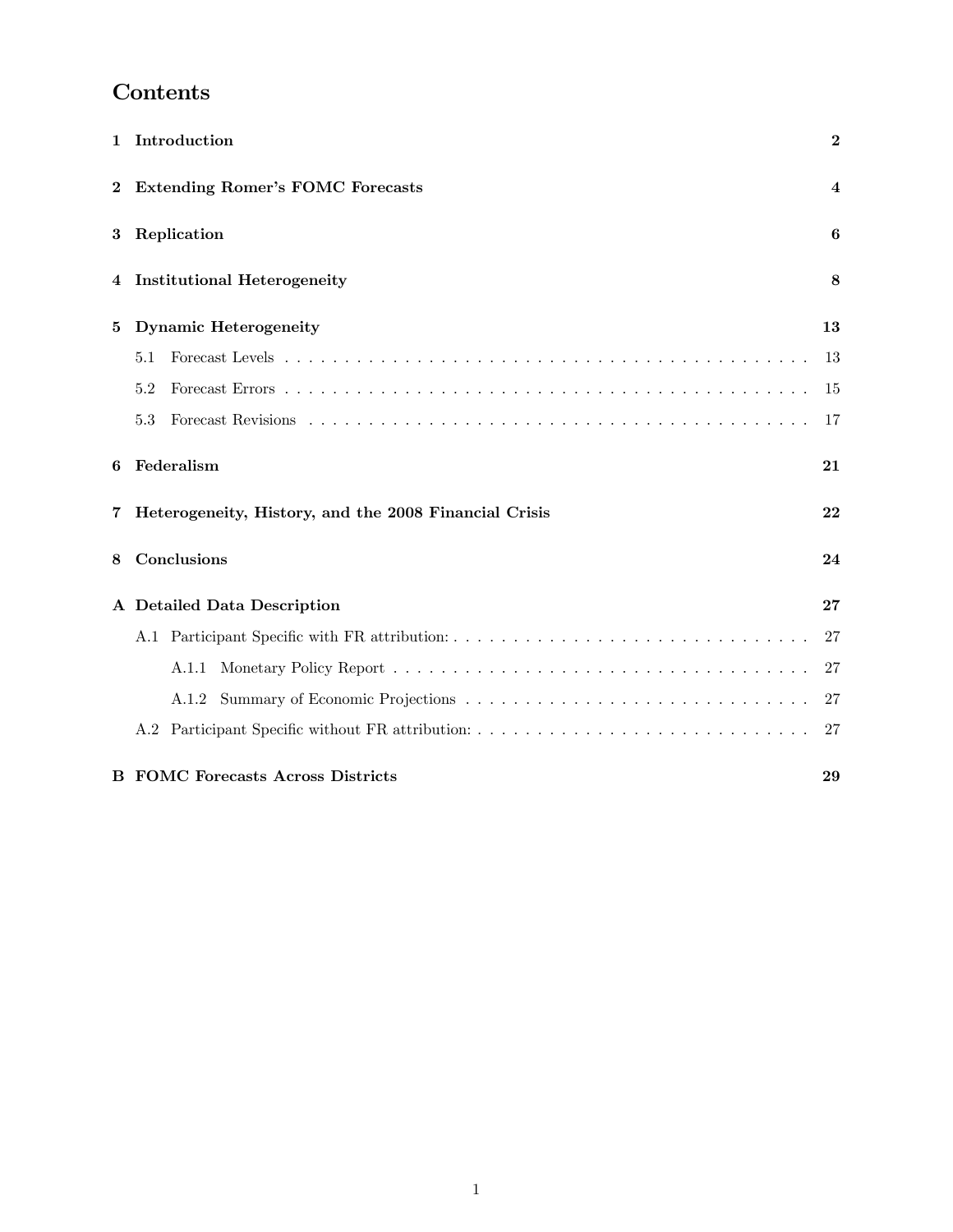The dictum "If you must forecast, forecast often," is neither a joke nor a confession of impotence. It is a recognition of the primacy of brute fact over pretty theory. Samuelson <sup>1</sup>

# 1 Introduction

A central tenet of Macroeconomics is that monetary policy is forward looking. Yet, using the forecasts of the participants of the U.S. Federal Open Market Committee's (FOMC) from 1992 to 1998, Romer reports sharp differences in participants' outlook that are, in addition, delinked from macroeconomic theory:

"... there is no clear relationship between forecasts of real variables and inflation. None of the correlations between either real GDP growth or unemployment and either of the inflation measures is close to statistically significant." Romer (2010, p. 953).

One could argue that Romer's findings are not surprising. That, as shown by Faust (1992), the design of the FOMC embodies a federalism seeking to reconcile differences between the interests of the private sector, as represented by Federal Reserve Bank Presidents, and the public's interest, as represented by the Federal Reserve Board. That, furthermore, participants differ in their experience, educational backgrounds, institutional affiliation, and in their forecast protocols (e.g., models, assumptions for exogenous variables). In short, heterogeneity of forecasts is a built-in feature of U.S. monetary policy.

However, comparing the forecasts of Romer's sample to those reported afterwards (figure 1) reveals an increased in forecast heterogeneity for both inflation and unemployment. Thus, if the built-in federalism of U.S. monetary policy justifies forecast heterogeneity, then what factors account for its increase since 2000?

This paper answers that question by quantifying the relative importance of the factors raised by Romer: Are there systematic differences in forecast accuracy across FOMC participants in terms of educational background, professional affiliation, and voting status? Do these forecasts pass standard tests of forecast rationality? What are the characteristics of forecast revisions? What do the forecasts reveal about specific episodes?2

Not surprisingly, Romer's questions have received attention in the literature.3 But the analyses do not take into account developments since 1998: the change of FOMC chair from Greenspan to Bernanke, the 2008 Financial Crisis along with the introduction of Unconventional Monetary Policy after 2008, the change in the FOMC forecast protocol after 2007 which introduced the notion of appropriate policy.

<sup>&</sup>lt;sup>1</sup> February 1985, in William Breit and Roger W. Spencer (ed.) Lives of the laureates.

<sup>2</sup> See Romer (2010), page 954 for the exact wording of these questions.

<sup>3</sup>Two types of analyses have emerged. One asking whether differences in forecasts reflect a tension between the Districts and the Board. If so, is that tension giving rise to dissents and seemingly erratic voting behavior? See Banternghansa (2009), Eichler et al. (2018), López-Moctezuma (2016), Malmendier (2017), Tillmann (2011a,b). Another asks if it is possible to infer from the forecasts the behavior of the economy that is maintained by FOMC participants? Do they forecast using a Taylor rule or a Phillips curve? See Bhattacharjee et al. (2011) Jung (2013) Tillmann (2010a, b).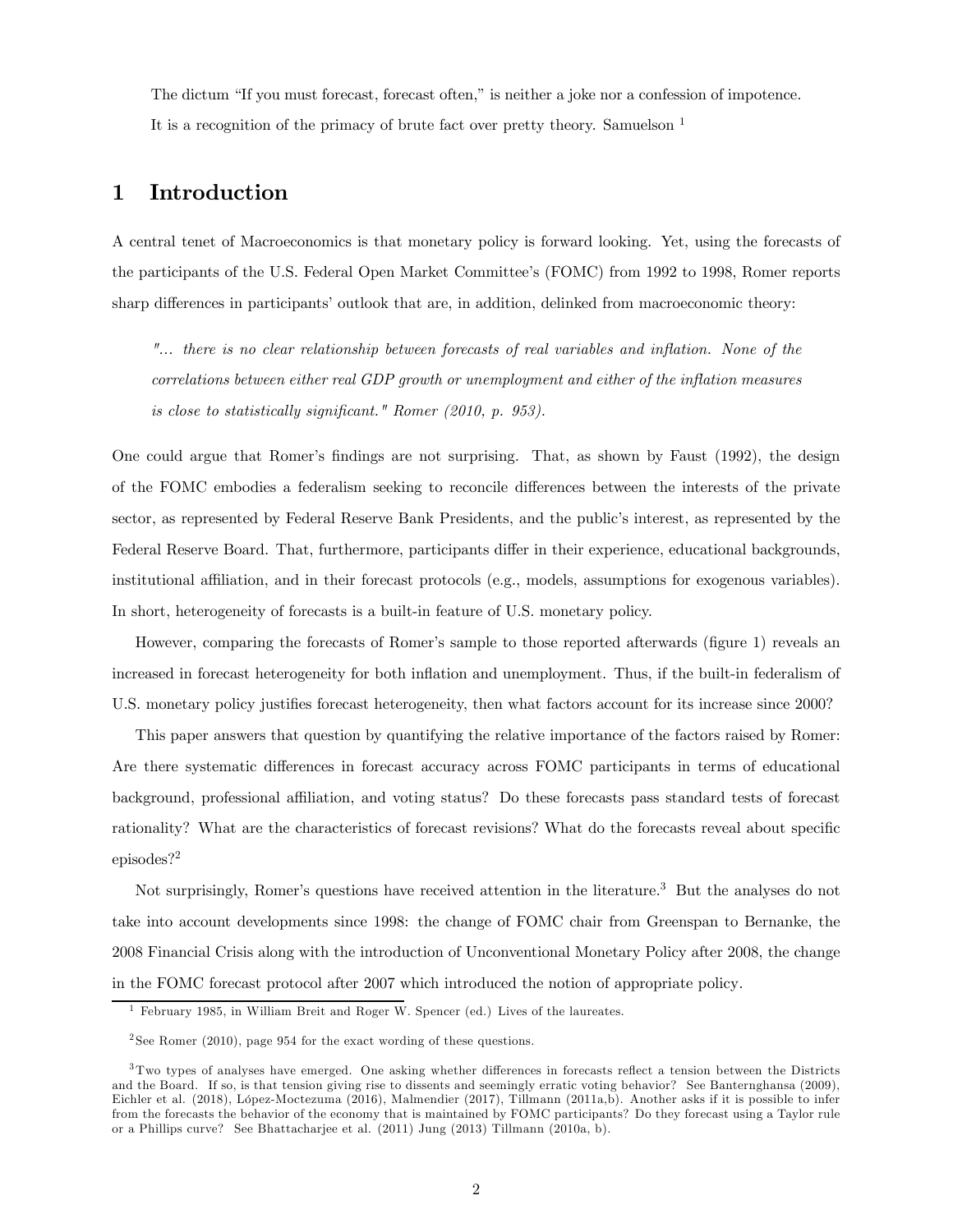

Figure 1: FOMC Forecasts for Unemployment (Horizontal axis) and for Inflation (Vertical axis). Romer's sample (1992-2000) in the top panel and for the Post Romer sample (2001-2013) in the bottom panel. Each panel shows two regression lines: one for each half of the sample. Section 2 documents the data sources.

The analysis begins in Section 2 by extending Romer's forecast database for inflation and unemployment through 2013. The paper focuses on these two variables for several reasons. First, the Press Releases of FOMC decisions focus on them. Second, policy documents, such as the Bluebook (released with a delay), show that the alternatives over which FOMC members vote focus on unemployment and inflation.<sup>4</sup>

With an extended sample, Section 3 examines the robustness of Romer's findings to sample period and to the associated changes in FOMC practices. Section 4 examines the importance of Institutional Heterogeneity — namely, differences in participants' education, voting status, and regional affiliation — and the associated implications for forecast rationality. Section 5 documents the nature of *Dynamic Heterogeneity* due to herd behavior, extreme forecasts, temporal aggregation, and macroeconomic shocks. These factors emphasize that forecast heterogeneity is not a given constant but rather, that it changes in response to the alignment between private and social interests of the FOMC. Section 6 addresses the role Federalism and Section 7 examines the heterogeneity of FOMC unemployment forecasts during the 2008-09 financial crisis.

Extending Romer's sample through 2013 reveals an inverse association between inflation and unemployment FOMC forecasts. Further, institutional factors are statistically relevant for explaining both the dispersion of participants forecasts and the absence of forecast rationality. Dynamic considerations reveal that forecast revisions are large, remarkably heterogenous across participants, and sensitive to the phase of the business cycle. Finally, the response to the financial crisis of 2008-09 shows how the FOMC Chair reconciles sharp differences in participants' views of the economy to adopt a single course of action. Section

<sup>&</sup>lt;sup>4</sup>The Bluebook and other historical documents are available at https://www.federalreserve.gov/monetarypolicy/fomc\_historical.htm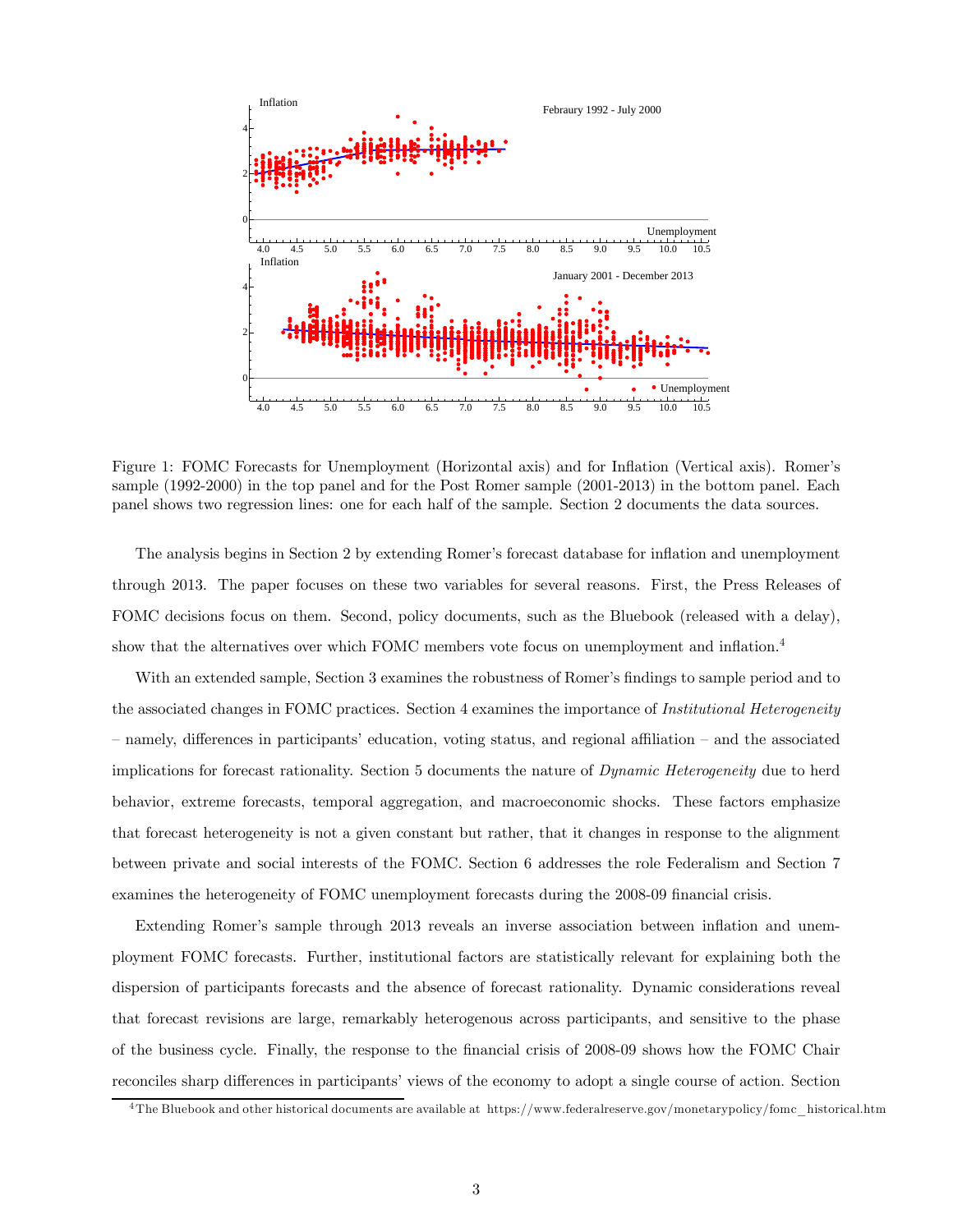8 offers our conclusions and lists the limitations of the analysis.

### 2 Extending Romer's FOMC Forecasts

The FOMC consists of 19 participants: 12 Presidents from the Federal Reserve Banks and 7 Governors from the Board of Governors of the Federal Reserve System; only 12 participants vote in a given FOMC meeting. The voting participants, known as *members*, are the seven governors of the Federal Reserve Board, the President of the New York Federal Reserve Bank, and four presidents on a rotating basis.

The FOMC meets eights times per year but it does not release macroeconomic forecasts after each meeting. From 1992 to 2007, forecasts were released twice per year (February and July) in the Monetary Policy Report (MPR). Meetings in February reported projections for current year; meetings in July reported projections for the current and one-year ahead (table 1).

| Table 1: MPR Target Year        |  |  |      |      |  |  |  |  |  |  |  |
|---------------------------------|--|--|------|------|--|--|--|--|--|--|--|
| $year(t) \rightarrow 1995$ 1996 |  |  | 1997 | 1998 |  |  |  |  |  |  |  |
| Period $(p)$                    |  |  |      |      |  |  |  |  |  |  |  |
| February 1995                   |  |  |      |      |  |  |  |  |  |  |  |
| July 1995                       |  |  |      |      |  |  |  |  |  |  |  |
| February 1996                   |  |  |      |      |  |  |  |  |  |  |  |
| July 1996                       |  |  |      |      |  |  |  |  |  |  |  |
| February 1997                   |  |  |      |      |  |  |  |  |  |  |  |
| July 1997                       |  |  |      |      |  |  |  |  |  |  |  |

Since 2007, forecasts are released four times per year in the Summary of Economic Projections (SEP). Participants offer forecasts for the current and two years ahead; during the last two meetings of each year, participants extend their projections by one year (table 2).<sup>5</sup>

 $5$ The long-run horizon is defined as " $\cdots$  each participant's assessment of the rate to which each variable would be expected to converge under appropriate monetary policy and in the absence of further shocks to the economy."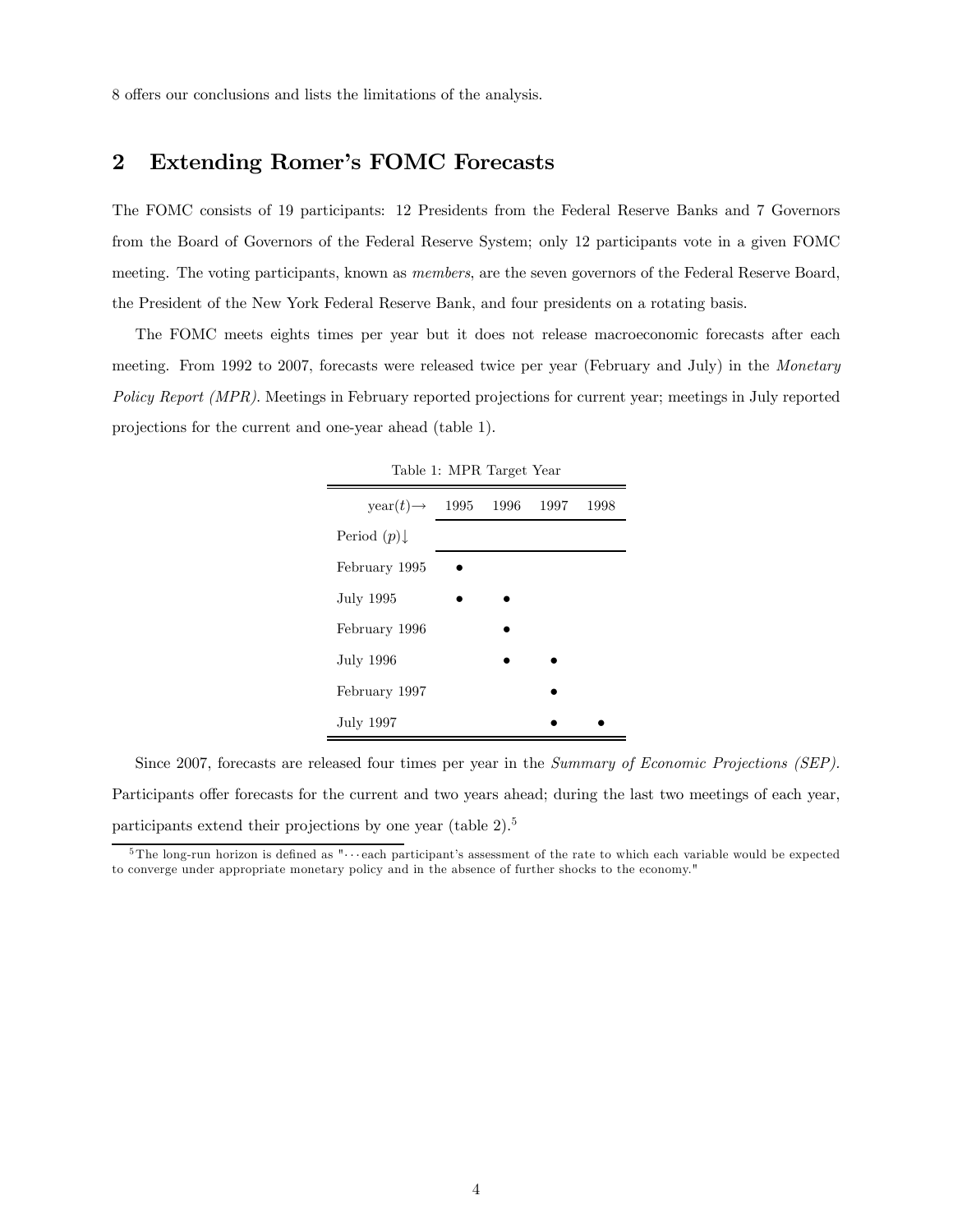| $year(t) \rightarrow$  | $2010\,$ | $2011\,$ | $2012\,$ | $2013\,$ | 2014 | $\,2015$ | $\cdots$ | $Long-run$ |
|------------------------|----------|----------|----------|----------|------|----------|----------|------------|
| Period $(p)\downarrow$ |          |          |          |          |      |          |          |            |
| $2010:Q1$              |          |          |          |          |      |          |          |            |
| $2010$ :Q $2$          |          |          |          |          |      |          |          |            |
| $2010:Q3$              |          |          |          |          |      |          |          |            |
| $2010$ :Q $4$          |          |          |          |          |      |          | .        |            |
| $2011:Q1$              |          |          |          |          |      |          |          |            |
| $2011:Q2$              |          |          |          |          |      |          |          |            |
| $2011:Q3$              |          |          |          |          |      |          | .        |            |
| $2011:Q4$              |          |          |          |          |      |          |          |            |
| $2012:Q1$              |          |          |          |          |      |          |          |            |
| $2012:Q2$              |          |          |          |          |      |          |          |            |
| $2012:Q3$              |          |          |          |          |      |          |          |            |
| $2012:Q4$              |          |          |          |          |      |          |          |            |

Table 2: SEP Target Year

These releases, however, only provide forecasts for the FOMC as a whole  $(e.g.,\n$  range and median) and not the individual participants' forecasts, which are needed to study the associated heterogeneity. The FOMC releases participants' forecasts in two phases. The first phase occurs five years after the associated FOMC meeting; this phase releases participants' forecasts without attribution.<sup>6</sup> The second phase occurs ten years after the associated FOMC meeting; this second phase releases participants' forecasts with attribution. Attribution means that the name and institutional affiliation of the FOMC participant associated with a given forecast is public information. This is the type of information needed to characterize heterogeneity.

A key change in the FOMC protocol introduced in 2007 is the adoption of the FOMC directive that forecasts should be geared towards the Appropriate monetary policy "defined as the future policy most likely to foster outcomes for economic activity and inflation that best satisfy the participant's interpretation of the Federal Reserve's dual objectives of maximum employment and price stability."7

Table 3 summarizes this paper's extension of Romer's forecast database: Inclusion of forecasts with attribution through 2009 and inclusion of forecasts without attribution through 2013.

 $6$ Participants are identified by a number (from 1 to 19) which changes from meeting to meeting.

<sup>7</sup> See http://www.federalreserve.gov/monetarypolicy/files/fomcminutes20071031.pdf.

See also Page 3 of http://www.federalreserve.gov/mediacenter/files/FOMCpresconf20151216.pdf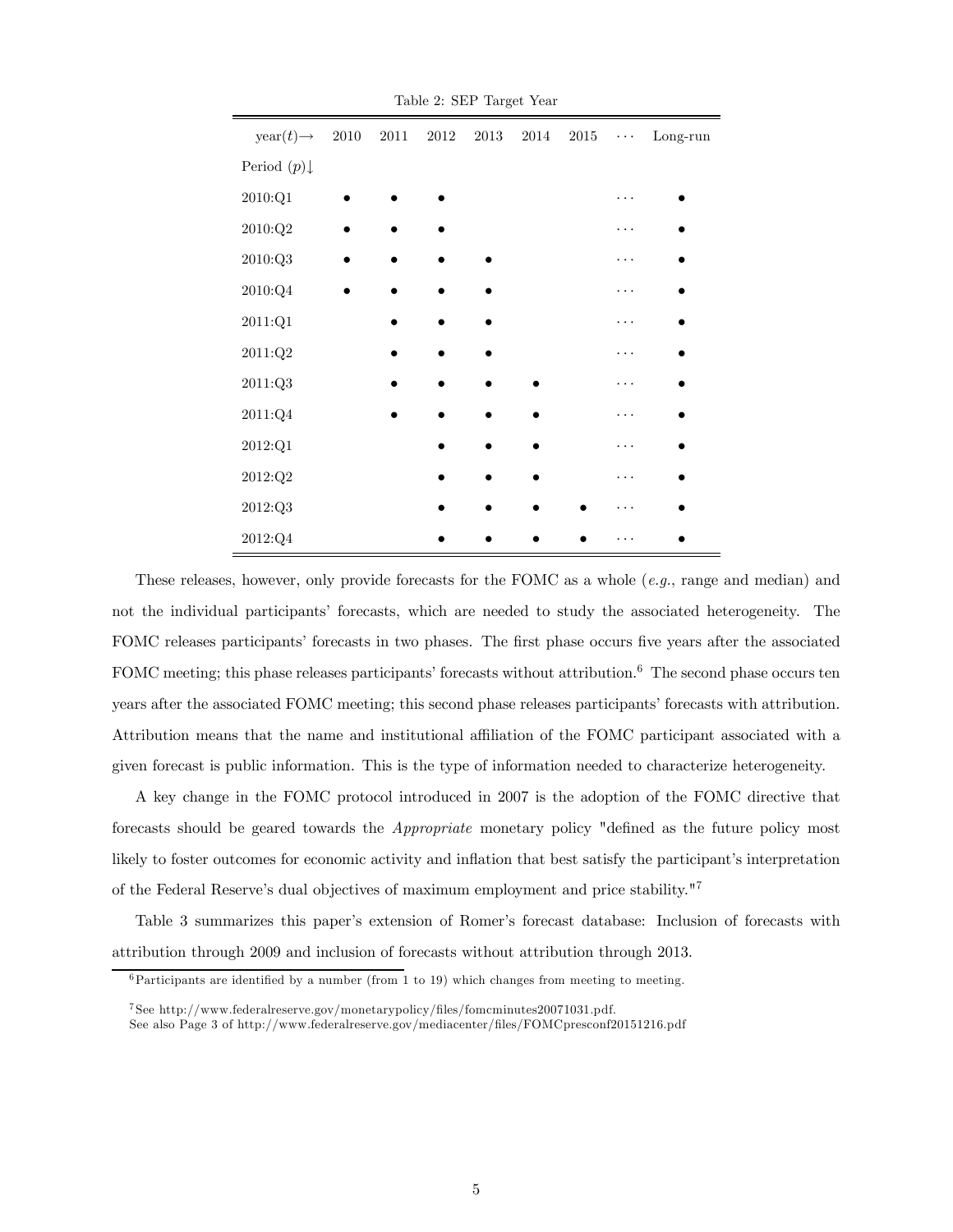Table 3: Attributes of FOMC Forecasts

|                          | Romer       | This Paper's Extension |             |                   |  |  |  |
|--------------------------|-------------|------------------------|-------------|-------------------|--|--|--|
| Sample Period            | 1992-2000   | 2001-2007              | 2008-2009   | 2010-2013         |  |  |  |
| FOMC Document            | MPR.        | MPR.                   | <b>SEP</b>  | <b>SEP</b>        |  |  |  |
| Release Frequency        | Half year   | Half year              | Quarterly   | Quarterly         |  |  |  |
| Forecast Horizon (years) | $current+1$ | $current+1$            | $current+2$ | $current+2$       |  |  |  |
| Attribution              | Available   | Available              | Available   | Not Available Yet |  |  |  |
| Appropriate Policy       | Absent.     | Absent                 | Present     | Present           |  |  |  |

# 3 Replication

The model used by Romer is

$$
\begin{pmatrix} \pi_{i,p,t} \\ u_{i,p,t} \end{pmatrix} = \Gamma \cdot D_p + \begin{pmatrix} e_{i,p,t}^{\pi} \\ e_{i,p,t}^u \end{pmatrix} \gamma(0,\Sigma)
$$
 (1)

where

 $\pi_{i,p,t}$ : inflation forecast of the *i*<sup>th</sup> participant made in the *p*<sup>th</sup> meeting for the *i*<sup>th</sup> target year;

 $u_{i,p,t}$ : unemployment forecast of the  $i^{th}$  participant made in the  $p^{th}$  meeting for the  $t^{th}$  target year;

 $D_p$  is a dummy variable equal to one for the date of the  $p^{th}$  meeting and zero otherwise;

$$
\left(e_{i,p,t}^{\pi} e_{i,p,t}^{u}\right)'^{\sim} N(0,\Sigma).
$$

We generalize Romer's model equation (1) to include forecast horizon, FOMC Chair, and the measure of inflation. The resulting estimating equation is

$$
\begin{pmatrix} \pi_{i,p,t} \\ u_{i,p,t} \end{pmatrix} = \underbrace{\Gamma \cdot D_p}_{Romer} + \overbrace{\Phi \cdot X_{p,t}}^{Extension} + \begin{pmatrix} e_{i,p,t}^{\pi} \\ e_{i,p,t}^{u} \end{pmatrix} \cdot N(0, \Sigma)
$$
 (2)

where  $X_{p,t}$  is a vector of dummy variables for the forecast horizon, the FOMC Chair, and the inflation measure

- Target Year (column heading of Tables 1 and 2):
	- with a value of one if the forecast horizon is for one year after the current target year
	- with a value of one if the forecast horizon is for two years after the current target year
	- with a value of one if the forecast horizon is for three years after the current target year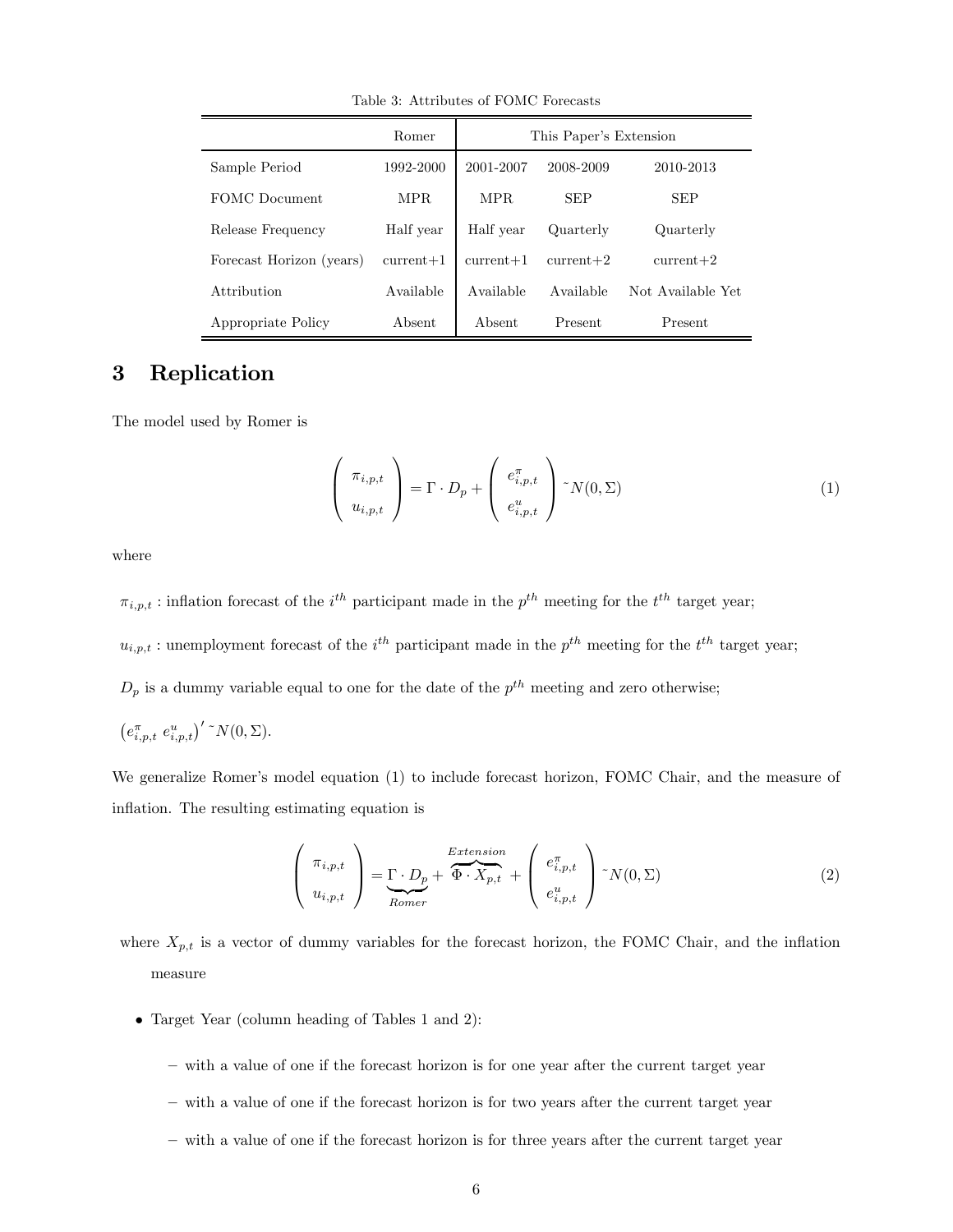- FOMC Chair:
	- with a value of one for Greenspan's tenure
	- with a value of one for Bernanke's tenure
- Inflation Measure
	- with a value of one if the inflation target is measured as CPI
	- with a value of one if the inflation target is measured as PCE
	- with a value of one if the inflation target is measured as core PCE

To examine the generality of Romer's results, parameter estimation uses all the participants forecasts with and without attribution. We use three samples (1992-1998, 1999-2013, and 1992-2013) and three formulations: Romer's original ( $\Phi = 0$ ), Romer augmented ( $\Phi \neq 0$ ) and Romer augmented excluding outliers as implemented by Romer. Following his procedure, we estimate the correlation between  $\hat{e}_{i,p,t}^{\pi}$  and  $\hat{e}_{i,p,t}^u$  for each configuration of sample period and econometric estimation (figure 2):



Figure 2: Correlation of Estimation Residuals from Romer's Formulation: Alternative Dates and Specifications

The results reveal that for Romer's sample (left-most column in figure 2), the inclusion of additional controls in the regression or excluding outliers leaves his conclusion intact. But including forecasts through 2013 changes Romer's conclusions: there is a negative and significant correlation between FOMC forecasts for inflation and unemployment; the strength of this correlation is sensitive to the econometric details.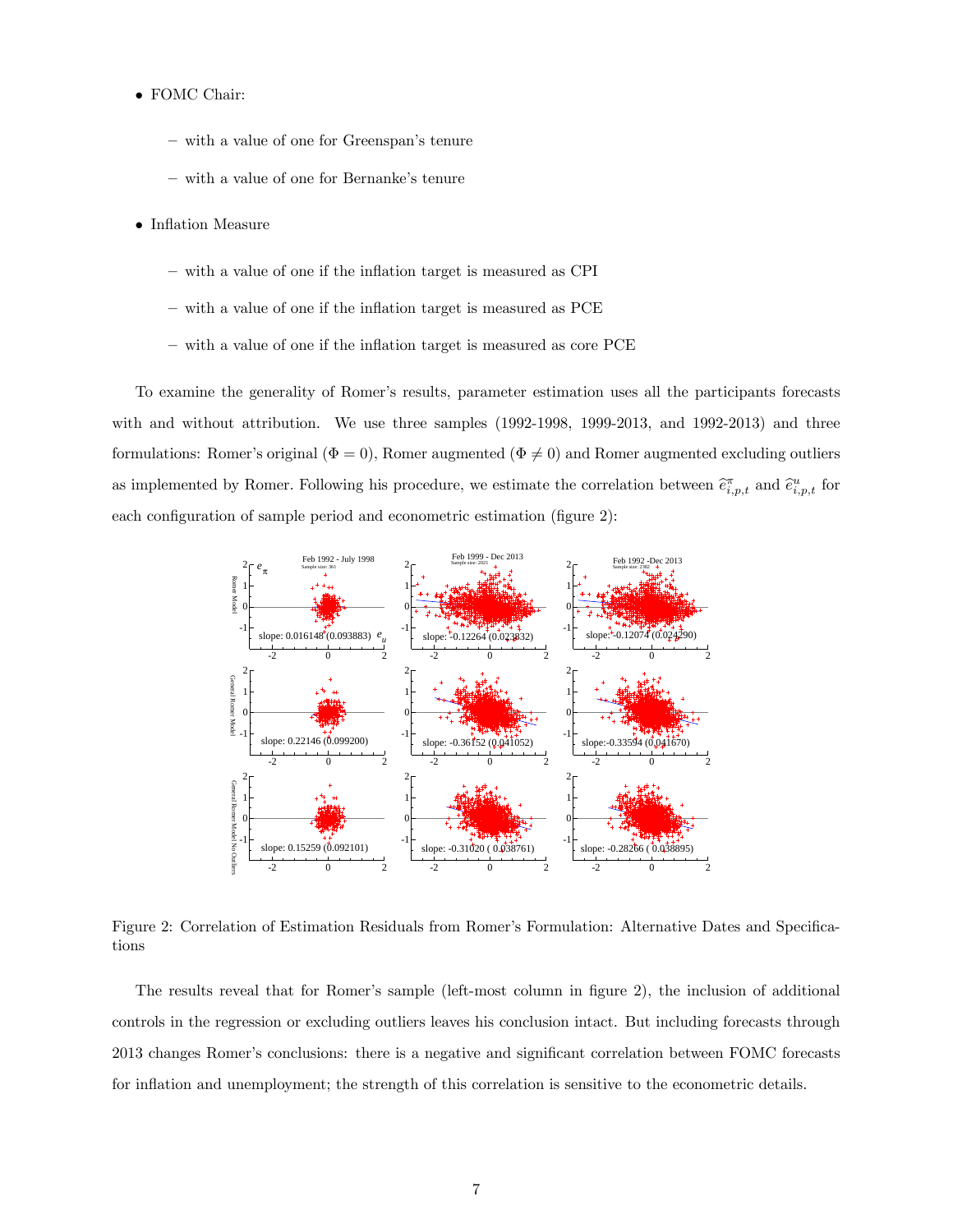### 4 Institutional Heterogeneity

Note that the heterogeneity in the residuals of figure 2 remains significant even after accounting for technical factors associated with the FOMC protocol. To examine whether FOMC participants embody idiosyncratic attributes relevant for accounting the heterogeneity of forecasts, we expand equation (2) to control for participants' Education, Voting Status, and District association. As before, we also control for technical factors: forecast horizon, measure of inflation forecasted, and FOMC Chair. Thus the formulation we use is

$$
\begin{pmatrix} \pi_{i,p,t} \\ u_{i,p,t} \end{pmatrix} = \begin{pmatrix} \alpha_{\pi} \\ \alpha_{u} \end{pmatrix} + \underbrace{\Gamma \cdot D_{p'}}_{Romer} + \overbrace{\Phi \cdot X_{p,t}}^{Extension} + \begin{pmatrix} e_{i,p,t}^{\pi} \\ e_{i,p,t}^u \end{pmatrix}
$$
 (3)

where

 $X_{i1}$  equals one if the  $i^{th}$  participant has a PhD in either economics or business;

 $X_{i2}$  equals one if the  $i^{th}$  participant is a voting member during the  $t^{th}$  FOMC meeting;

 $X_{i3}$  equals one if the forecast horizon is one-year ahead;

 $X_{i4}$  equals one if the forecast target inflation is the PCE;

 $X_{i5}$  equals one if the forecast target inflation is Core PCE;

 $X_{i6}$  equal one if the ith FOMC participant is from the  $i<sup>th</sup>$  District;

 $X_{i7}$  equals one for Bernanke's tenure;

$$
\left(e_{i,p,t}^{\pi} e_{i,p,t}^{u}\right)' \, {}^{\circ}N(0,\Sigma).
$$

The intercepts  $(\alpha_{\pi}$  and  $\alpha_u)$  measure the current-year forecast of a member of the Board without a PhD, forecasting the CPI under Greenspan's tenure; we denote these intercepts as the base forecasts.8 The coefficients on the PCE and Core PCE measure the differential effect with respect to the CPI; the coefficient on PhD measures the effect relative to not having a PhD; the coefficient on the District measures the effect relative to the Board; the coefficient on the one-year ahead measures the effect relative to the current-period forecast; the coefficient on voting measures the effect relative to FOMC participants that are not FOMC members.

Parameter estimation uses forecasts with attribution and thus the estimation sample excludes forecasts without attribution. The estimation results reveal several features of interest (table 4):

First, the estimate of the base inflation forecast  $(\hat{\alpha}_{\pi})$  is 3.1 percent and the base unemployment forecast

 $(\widehat{\alpha}_u)$  is almost 7 percent; both estimates are significant.

<sup>&</sup>lt;sup>8</sup>To allow for the inclusion of intercepts in equation (3),  $D_{p'}$  excludes the dummy for the first meeting.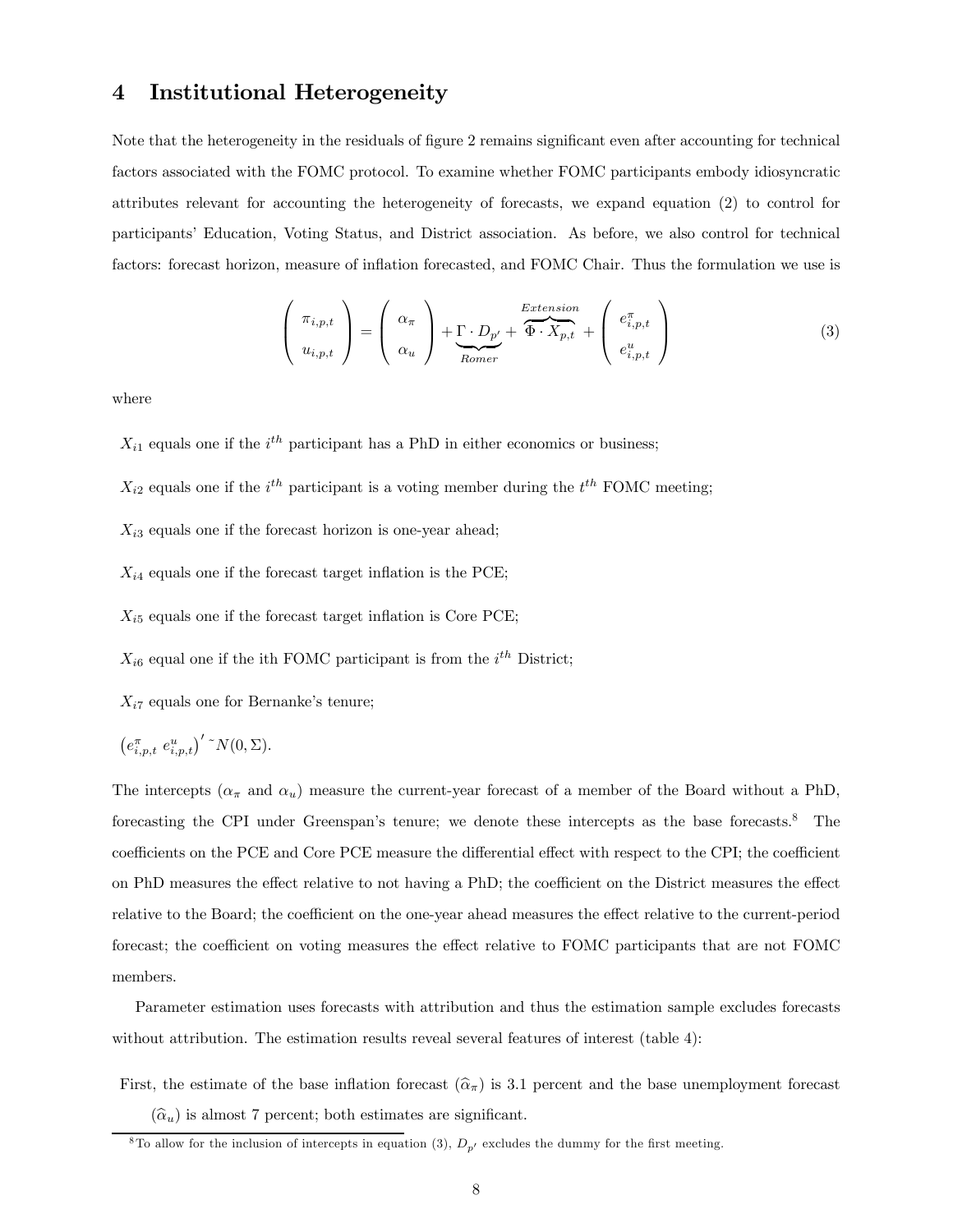- Second, the coefficient for education (PhD) is negative and significant for inflation, positive and not significant for unemployment. This finding suggests that participants with PhD tend to forecast inflation below the base forecast but the unemployment forecast is not influenced by training.
- Third, the coefficient for voting status is not significant indicating that the forecast from a District eligible to vote is not different from the base forecast.<sup>9</sup>
- Fourth, the coefficient for the horizon  $(T+1)$  is negative and significant. This finding suggests that one-year ahead forecasts embody an optimistic outlook in which inflation and unemployment are lower than in the associated typical forecasts.
- Fifth, the coefficients for the measure of inflation are negative and significant meaning that the targeting the CPI involves an upward bias.
- Sixth, in terms of differences between the Board and Districts' Presidents, the estimation results point to significantly higher inflation forecasts for Richmond, Atlanta, St. Louis, Dallas, and Minneapolis; for significantly lower unemployment forecasts for Cleveland, Atlanta, St. Louis, and Dallas.
- Seventh, the effect of Bernanke's tenure on inflation differ little from those during the Greenspan tenure but are significantly lower in unemployment (50 basis points).10

 $9$ This result does not support Tillman (2011 a,b) and Nakazono (2013) who argue a differential behavior of FOMC participants who are not voting during the meeting.

 $10$ Greenspan did not report his forecasts. So in effect, the coefficient for Bernanke is not measuring the effect relative to Greenspan as such but to his tenure.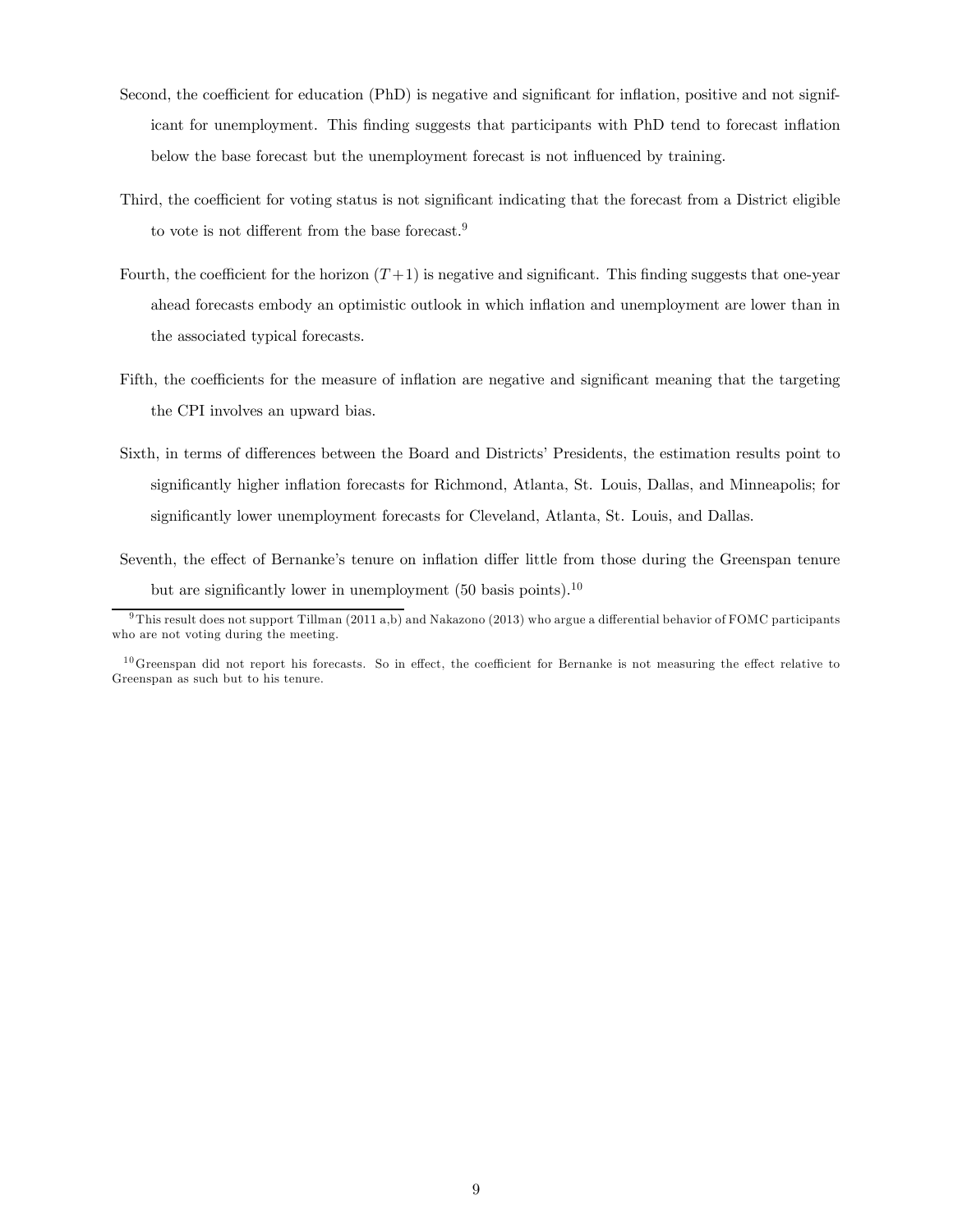|                      |                  | Inflation           | Unemployment     |             |  |  |
|----------------------|------------------|---------------------|------------------|-------------|--|--|
|                      | $\mathrm{coeff}$ | $_{\text{stderr}}$  | $\mathrm{coeff}$ | stderr      |  |  |
| Constant             | 3.110            | 0.066               | 6.985            | 0.044       |  |  |
| $T+1$                | $-0.039$         | 0.019               | $-0.051$         | 0.013       |  |  |
| Bernanke             | $-0.034$         | 0.021               | $-0.481$         | 0.014       |  |  |
| Core                 | $-0.966$         | 0.049               | $-1.563$         | $\,0.033\,$ |  |  |
| PCE                  | $-1.256$         | 0.055               | $-1.612$         | 0.037       |  |  |
| PHD                  | $-0.053$         | 0.025               | 0.021            | 0.017       |  |  |
| Voting               | 0.018            | 0.021               | 0.012            | 0.014       |  |  |
| <b>Boston</b>        | 0.052            | 0.044               | 0.056            | 0.030       |  |  |
| ${\hbox{NewYork}}$   | 0.044            | 0.041               | $-0.008$         | 0.028       |  |  |
| Philadelphia         | 0.007            | 0.039               | $-0.003$         | 0.026       |  |  |
| Cleveland            | $-0.098$         | 0.039               | $-0.054$         | 0.026       |  |  |
| Richmond             | 0.090            | 0.040               | $-0.039$         | 0.027       |  |  |
| Atlanta              | 0.108            | 0.044               | $-0.092$         | 0.029       |  |  |
| Chicago              | 0.032            | 0.040               | $-0.032$         | 0.026       |  |  |
| StLouis              | 0.246            | 0.039               | $-0.082$         | 0.026       |  |  |
| Minneapolis          | 0.244            | 0.040               | $-0.028$         | 0.027       |  |  |
| Kansas               | $0.010\,$        | 0.044               | $-0.011$         | 0.030       |  |  |
| Dallas               | $-0.040$         | 0.040               | $-0.116$         | $0.027\,$   |  |  |
| SanFrisco            | $-0.028$         | 0.039               | 0.025            | 0.026       |  |  |
|                      |                  |                     |                  |             |  |  |
| Std. Err Reg         | $0.247\,$        |                     | 0.167            |             |  |  |
| <b>Std Deviation</b> | 0.652            |                     | 0.838            |             |  |  |
|                      |                  |                     |                  |             |  |  |
| $N = 865$            |                  | July 1992-July 2007 | $MPRs = 32$      |             |  |  |

Table 4: FOMC Heterogeneity - FIML

Thus the answer to Romer's question is that, yes, systematic factors help explaining the dispersion of forecasts. Note that though the standard error of the regression is well below the standard deviation of the variables, we have not accounted for the all factors capable generating forecast heterogeneity. The remaining factors could include differences in forecast protocols among participants such as models, parameter estimates, path for other exogenous variables (fiscal policy and oil prices) and so it is outside the scope of this paper.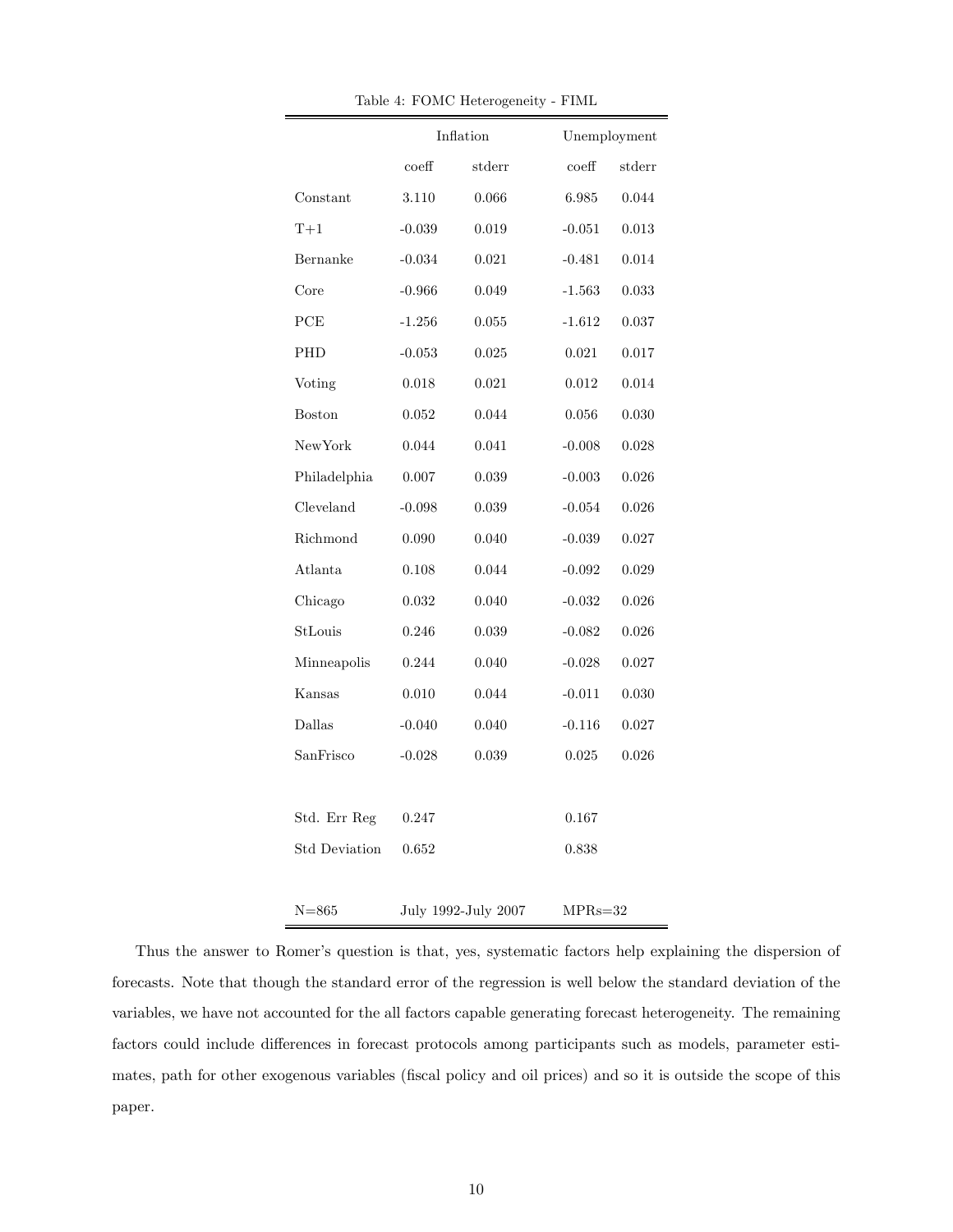A relevant issue to raise is whether participants' heterogeneity affects the extent to which their forecasts pass conventional tests of rationality. To examine that question, the paper uses

$$
\pi_{i,p,t} = \alpha_{\pi} + \beta_{\pi} \cdot \pi_t + \upsilon_{\pi} \cdot X_{i,p,t} + \omega_{\pi} \cdot W_{i,p} + e_{i,p,t}^{\pi}
$$
\n
$$
\tag{4}
$$

$$
u_{i,p,t} = \alpha_u + \beta_u \cdot u_t + v_u \cdot X_{i,p,t} + \omega_u \cdot W_{i,p} + e_{i,p,t}^u \tag{5}
$$

where parameter estimation is implemented district by district but recognizing the voting status of the participant and their educational background with two additional controls:

 $X_{i,p,t}$  is a dummy variable if the *ith* participant is a voting member during the  $p^{th}$  FOMC meeting;

 $W_{i1}$  is a dummy variable if the participant at the  $p^{th}$  FOMC meeting has a PhD.

The null hypothesis of conventional tests of rationality is  $\alpha_u = \alpha_{\pi} = 0$  and  $\beta_{\pi} = \beta_u = 1$ . Assuming that  $(e_{i,p,t}^{\pi} e_{i,p,t}^u)'$ <sup> $\sim N(0,\Sigma)$ , we use a  $\chi^2$  test with four degrees of freedom to test this hypothesis. We implement</sup> these rationality tests for each District separately. Further, we do not include rationality tests for the 2008-2009 period because the parametric specification leaves only three degrees of freedom.

In general, FOMC forecasts do no pass standard tests of rationality (table 5). Specifically, the evidence rejects rationality for Atlanta, Boston, Dallas, Kansas, and St. Louis. The role of having a PhD is not an important consideration except for Boston and St. Louis.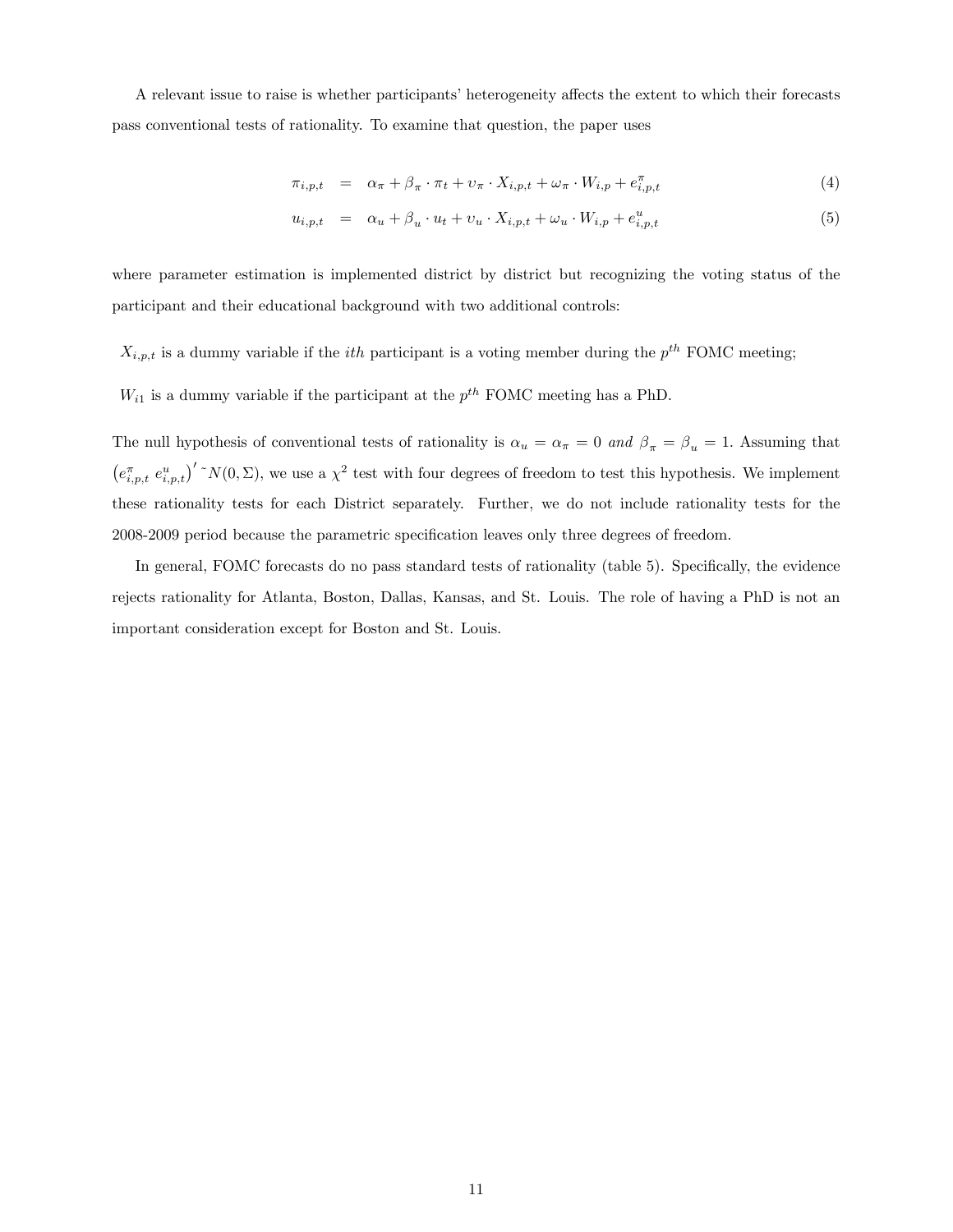|                        |                     |           |                            | Unemployment             |                          |               | Inflation            |                          |                   |           |  |
|------------------------|---------------------|-----------|----------------------------|--------------------------|--------------------------|---------------|----------------------|--------------------------|-------------------|-----------|--|
|                        |                     | $\beta_u$ | $\alpha_u$                 | <b>Vote</b>              | PhD                      | $\beta_{\pi}$ | $\alpha_\pi$         | <b>Vote</b>              | ${\rm PhD}$       |           |  |
| Atlanta                | Coeff               | 0.956     | 0.202                      | 0.213                    | $-0.048$                 | 0.904         | 0.356                | $-0.132$                 | $-0.145$          | $0.000\,$ |  |
|                        | $\operatorname{SE}$ | 0.080     | 0.452                      | $0.146\,$                | 0.290                    | $0.141\,$     | 0.341                | 0.153                    | $0.304\,$         |           |  |
| Board <sup>†</sup>     | Coeff               | 0.908     | 0.626                      |                          |                          | 0.880         | 0.272                |                          |                   | $0.110\,$ |  |
|                        | $\rm SE$            | 0.072     | 0.387                      |                          |                          | 0.134         | 0.312                |                          |                   |           |  |
| <b>Boston</b>          | Coeff               | 0.875     | 0.850                      | $-0.378$                 | 0.528                    | $0.944\,$     | 0.109                | 0.210                    | 0.336             | $0.000\,$ |  |
|                        | $\rm SE$            | 0.088     | 0.442                      | 0.116                    | 0.206                    | 0.182         | 0.413                | 0.164                    | 0.248             |           |  |
| Chic                   | Coeff               | 0.931     | 0.545                      | $-0.130$                 | $\overline{\phantom{a}}$ | 0.835         | 0.435                | $-0.035$                 | $\qquad \qquad -$ | $0.300\,$ |  |
|                        | $\operatorname{SE}$ | 0.077     | 0.420                      | $0.139\,$                |                          | 0.155         | 0.374                | 0.161                    |                   |           |  |
| ${\rm Clev}$           | Coeff               | 0.931     | 0.349                      | 0.219                    |                          | 0.658         | 0.806                | $-0.072$                 |                   | 0.172     |  |
|                        | $\operatorname{SE}$ | 0.081     | 0.447                      | 0.140                    |                          | 0.146         | 0.351                | 0.147                    |                   |           |  |
| <b>Dallas</b>          | Coeff               | 0.924     | 0.246                      | $0.151\,$                | 0.200                    | $0.876\,$     | 0.141                | $-0.130$                 | 0.133             | $0.000\,$ |  |
|                        | $\operatorname{SE}$ | 0.078     | $0.405\,$                  | 0.153                    | 0.197                    | $0.175\,$     | 0.449                | 0.207                    | $0.254\,$         |           |  |
| Kansas                 | Coeff               | 0.930     | 0.589                      | $-0.320$                 | $\overline{\phantom{0}}$ | 1.109         | $-0.297$             | 0.209                    |                   | $0.015\,$ |  |
|                        | $\operatorname{SE}$ | $0.072\,$ | 0.379                      | $0.136\,$                |                          | 0.137         | 0.323                | 0.151                    |                   |           |  |
| Minn.                  | Coeff               | 0.917     | $0.472\,$                  | 0.212                    |                          | $0.788\,$     | 0.741                | $-0.161$                 |                   | 0.066     |  |
|                        | $\rm SE$            | 0.077     | 0.411                      | 0.146                    |                          | 0.176         | 0.405                | 0.194                    |                   |           |  |
| $\operatorname{NYork}$ | Coeff               | 0.855     | 0.821                      | $\overline{\phantom{0}}$ | 0.306                    | $0.709\,$     | 0.691                | $\qquad \qquad -$        | 0.414             | 0.181     |  |
|                        | $\rm SE$            | $0.115\,$ | 0.590                      | $\qquad \qquad -$        | 0.303                    | $0.165\,$     | 0.368                | $\overline{\phantom{0}}$ | $0.252\,$         |           |  |
| Phil                   | Coeff               | 0.900     | 0.626                      | 0.072                    | $\overline{\phantom{a}}$ | 0.974         | 0.042                | $-0.061$                 |                   | $0.588\,$ |  |
|                        | $\operatorname{SE}$ | 0.084     | $0.450\,$                  | $\,0.159\,$              |                          | $0.154\,$     | $0.355\,$            | 0.168                    |                   |           |  |
| Rich.                  |                     |           | $Coeff$ 1.017 -0.074 0.283 |                          |                          |               | $0.917 \qquad 0.233$ | $0.254\,$                |                   | 0.967     |  |
|                        | SE                  | $0.075\,$ | $0.416\,$                  | 0.149                    |                          | 0.174         | $0.405\,$            | $0.201\,$                |                   |           |  |
| San Fran               | Coeff               | 0.955     | 0.300                      | 0.252                    |                          | 0.936         | 0.156                | $-0.124$                 |                   | $0.870\,$ |  |
|                        | SE                  | 0.066     | 0.367                      | 0.125                    |                          | 0.152         | 0.361                | $0.166\,$                |                   |           |  |
| St. Louis              | Coeff               | 0.808     | 1.496                      | $-0.356$                 | $-0.468$                 | 0.246         | 2.517                | 0.111                    | $-1.052$          | $0.000\,$ |  |
|                        | $\operatorname{SE}$ | 0.064     | 0.373                      | 0.103                    | 0.111                    | $0.170\,$     | 0.467                | 0.136                    | 0.175             |           |  |

Table 5: Test of Rationality of FOMC Forecasts — 1992-2007

Ė

† We use the average across Board members.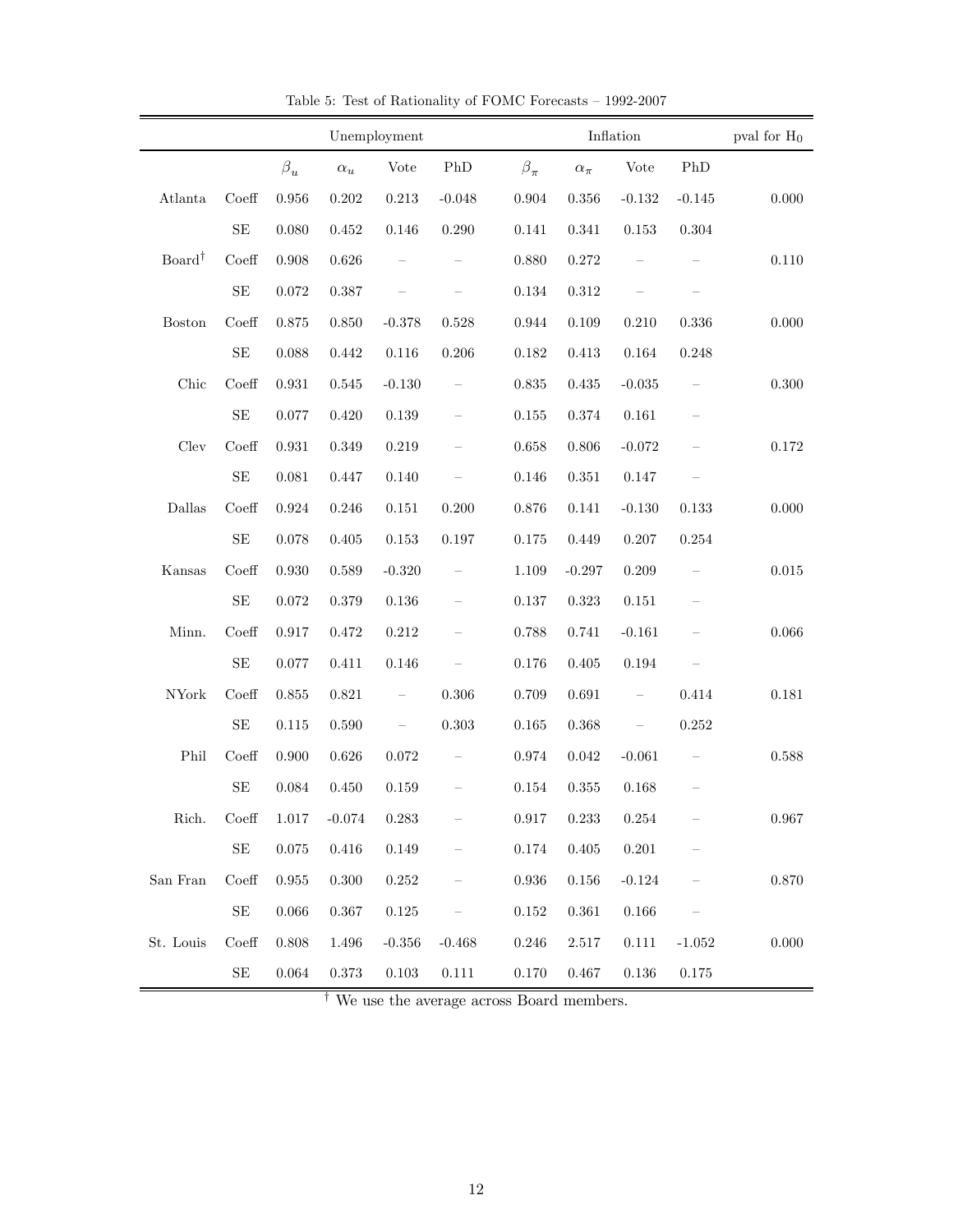# 5 Dynamic Heterogeneity

As Romer notes, characterizing the heterogeneity of FOMC forecasts needs to avoid reliance on summary measures because of the distortions induced by temporal aggregation. To illustrate these distortions, table 6 shows the mean and standard deviation of current-year forecasts for unemployment and inflation across FOMC participants with attribution for two periods: 1992-2007 (semiannual) and 2008-2009 (quarterly). The similarity of these moments across institutions is remarkable. Further, the similarity in outlooks across institutions did not change with the onset of the 2008 financial crisis even though the moments themselves did change. But this similarity across participants owes to the canceling of their high and low forecast values over time.

|                    |           | Unemployment |           |         | Inflation |         |           |         |  |
|--------------------|-----------|--------------|-----------|---------|-----------|---------|-----------|---------|--|
|                    | Mean      |              | StdDev    |         | Mean      |         | StdDev    |         |  |
|                    | 1992-2007 | 2008-09      | 1992-2007 | 2008-09 | 1992-2007 | 2008-09 | 1992-2007 | 2008-09 |  |
| Atlanta            | 5.34      | $7.31\,$     | 0.90      | 2.24    | 2.34      | 2.02    | 0.63      | 1.26    |  |
| Board <sup>†</sup> | 5.43      | 7.30         | 0.88      | 2.21    | 2.26      | 2.06    | 0.60      | 1.21    |  |
| <b>Boston</b>      | 5.43      | 7.29         | 0.94      | 2.31    | 2.38      | 2.08    | 0.69      | 1.17    |  |
| Chicago            | 5.40      | 7.27         | 0.90      | 2.15    | $2.31\,$  | 2.04    | 0.63      | 0.90    |  |
| Clev               | 5.38      | 7.33         | 0.89      | 2.24    | 2.26      | 1.71    | 0.51      | 1.60    |  |
| Dallas             | 5.35      | 7.31         | 0.94      | 2.27    | 2.20      | 2.03    | 0.70      | 1.43    |  |
| Kansas             | 5.40      | 7.30         | 0.90      | 2.26    | 2.28      | 1.97    | 0.72      | 1.28    |  |
| Minn               | 5.39      | 7.23         | 0.91      | 2.11    | 2.48      | 2.02    | 0.64      | 1.19    |  |
| NewYork            | 5.38      | 7.47         | 0.91      | 2.32    | 2.35      | 1.92    | 0.61      | 1.09    |  |
| Phil               | 5.41      | 7.14         | 0.90      | 2.10    | 2.23      | 2.14    | 0.66      | 0.99    |  |
| Rich               | 5.38      | 7.26         | 0.91      | 2.03    | 2.37      | 2.26    | 0.67      | 1.22    |  |
| SanFran            | 5.44      | 7.27         | 0.88      | 2.24    | 2.23      | 1.97    | 0.67      | 1.17    |  |
| StLouis            | 5.36      | 7.25         | 0.86      | 2.17    | 2.46      | 1.94    | 0.70      | 1.38    |  |

Table 6 FOMC Forecasts for Unemployment and Inflation: Differences Across Institutions — 1992-2009

† We use the average across Board members.

#### 5.1 Forecast Levels

The seeming forecast homogeneity disappears by examining the evolution of forecasts from three angles: their level, the associated errors, and the revisions. Specifically, figure 3 shows current-year forecasts for unemployment and inflation across FOMC participants with attribution for two periods: 1992-2007 (semiannual) and 2008-2009 (quarterly). FOMC's inflation forecasts differ markedly among participants for a given date, which is surprising given the stability of the recorded inflation.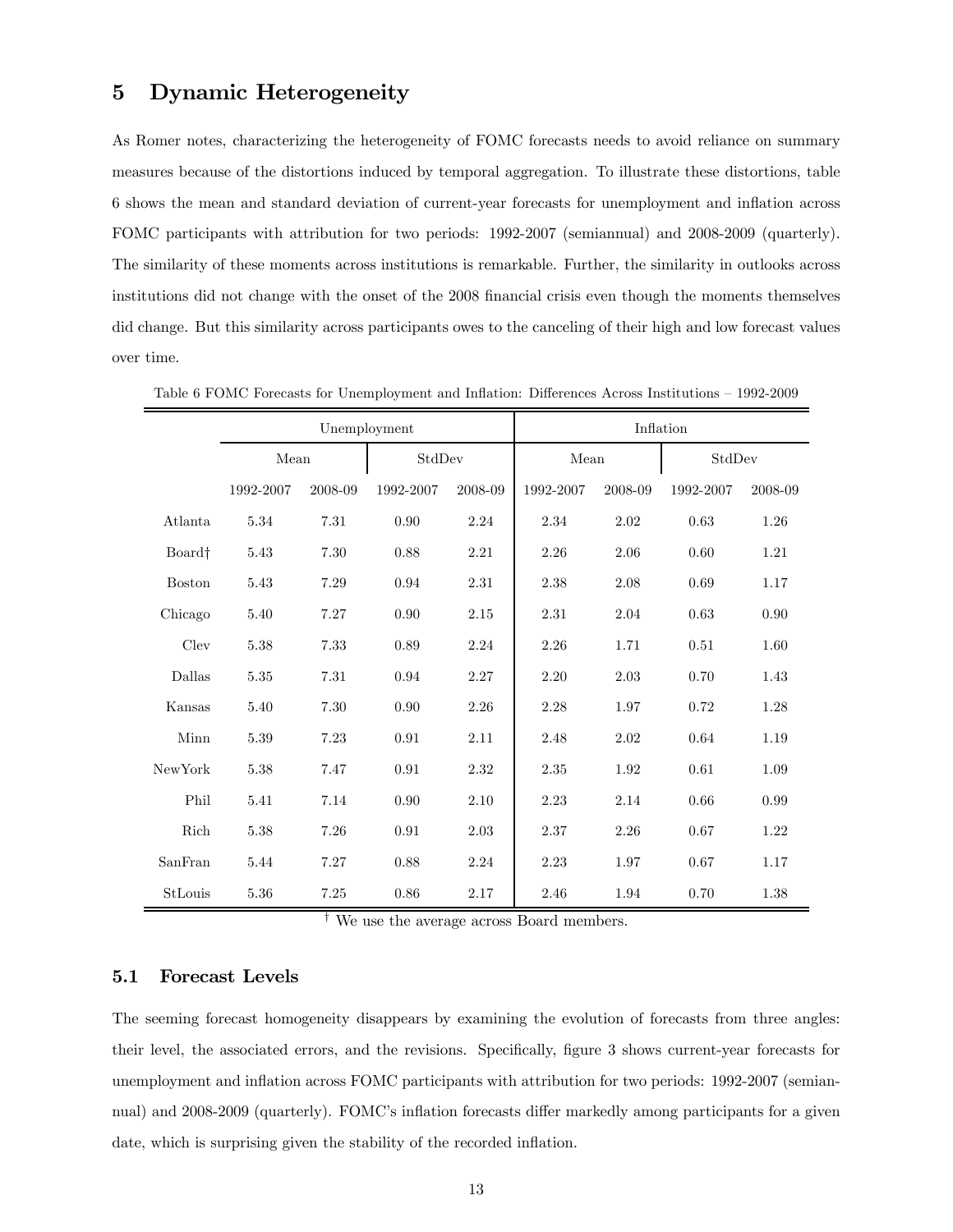

Figure 3: Top Panels: FOMC Forecasts for Inflation. Bottom Panels: FOMC Forecasts for Unemployment. For the Federal Reserve Board, we use the average across Board members.

The forecasts also exhibit instances of seemingly extreme values. Indeed, forecasts for unemployment in 2010 made during the April 2009 meeting (figure 3) might be construed as extreme. Tillman (2011 a,b) and Nakazono (2013) have noted such instances and they attribute them to the differential behavior of FOMC participants who are not voting during the meeting. Indeed, they argue that these participants might submit "extreme" forecasts as a way of registering their disagreements. Again, further work is needed because declaring a forecast as extreme involves two considerations: First one needs a benchmark to judge whether the forecast is extreme. Second, one needs a method to differentiate between mood swings and interpretations of an appropriate policies, which is beyond our scope. Nevertheless, their view is supported by the forecast from Cleveland, which was not an FOMC member in the 2009:Q1 meeting. But the seemingly extreme forecast from St. Louis does not support their view because St. Louis was an FOMC member in 2009:Q2. We do not explore these possibilities further in this pape.

To be sure, the dispersion of forecasts during this period was not typical.<sup>11</sup> Figure 4 shows that for 1992-2007, the standard deviation for inflation has a negative (but gentle) trend whereas the standard deviation for unemployment is roughly constant. This is the type of result one expects for the period known as the Great Moderation. But the advent of the financial crisis in 2008 raised these standard deviations to historical

<sup>&</sup>lt;sup>11</sup> Indeed, the distribution of FOMC forecasts comes from a small sample of at most 19 FOMC participants; hence the measure of the variance of the distribution is influenced by forecasts from one or two participants.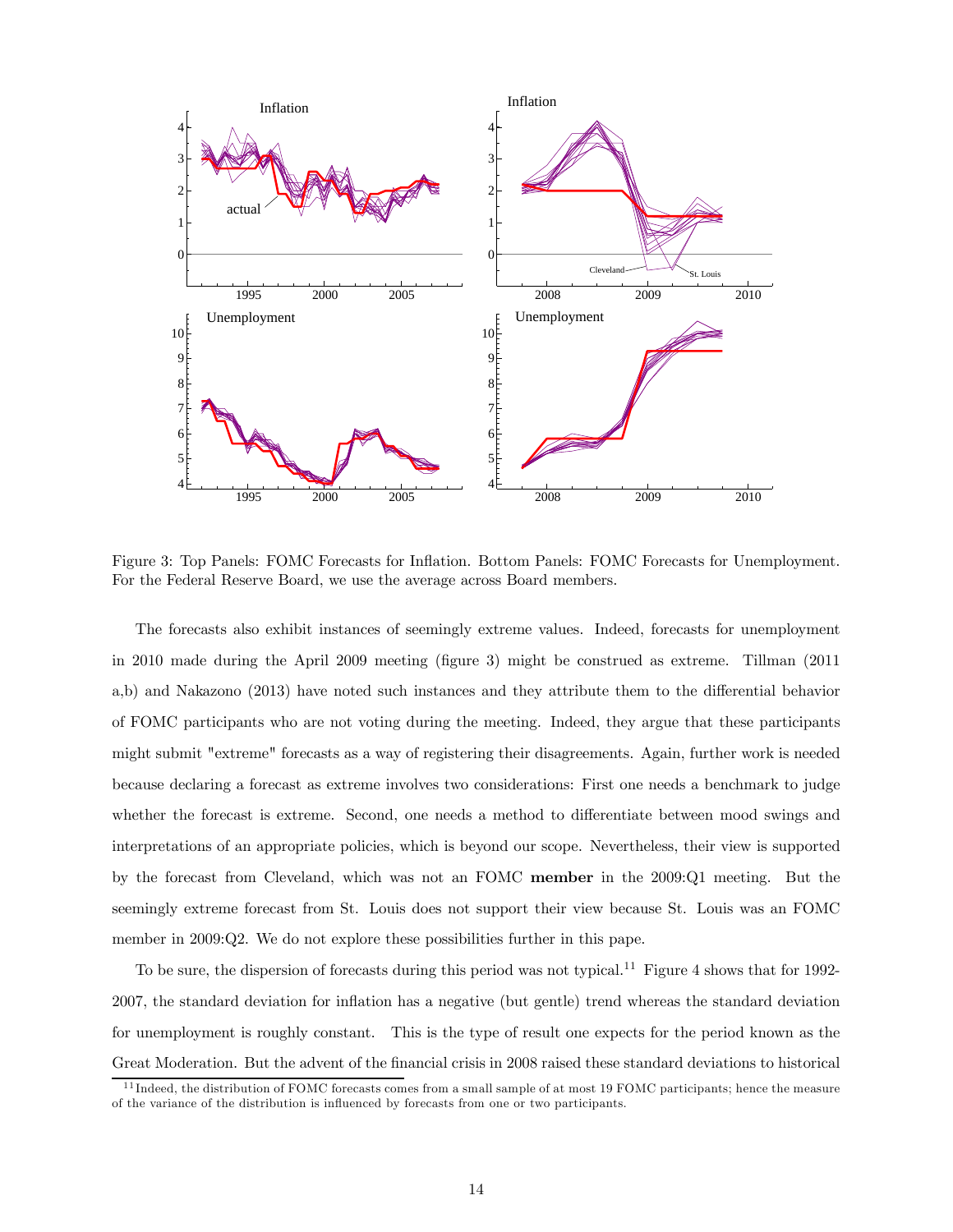

Figure 4: Standard deviations for inflation and unemployment forecasts across FOMC participants for each date

peaks; the standard deviations returned to the levels seen during the Great Moderation once the economy recovered. Thus this evidence suggests that heterogeneity is related to economic activity. The associated implications for the realignment of private and social interests are examined in sections 5.3 and 6 below.

#### 5.2 Forecast Errors

FOMC forecasts errors for inflation and unemployment are one-sided and persistent (figure 5). Further, forecast errors for the 2008-2009 periods are larger than those during the Great Moderation. Regardless of sample, forecast errors exhibit serial correlation (figure 6).

This serial correlation raises the question of whether the forecast errors are stationary. If they are, then the protocol of FOMC meetings generates, "somehow," an error-correction process that prevents forecast errors from becoming permanent. If the errors are not stationary, then that evidence would suggest that forecast participants are, in Samuelson's words, adhering to pretty theories.

We study the stationarity of forecast errors using a simple Augmented Dickey Fuller test, which is implemented District by District; the simplicity owes to the small sample.<sup>12</sup> The results for 1992-2007 indicate that one cannot reject the hypothesis that the forecast errors are stationary (table 8). In other words, the FOMC protocol embodies an error-correction mechanism. The results for 2008-2009 are less compelling: there is a handful of cases in which the forecast errors appear non-stationary and three possible explanations are available. First, the number of observations is small. Second, the sample period is unique. Third, the participants did not heed Samuelson's words and stuck to pretty theories. Future extensions of

<sup>&</sup>lt;sup>12</sup>The equation we use is  $\Delta y_t = \alpha + \mu \cdot y_{t-1} + \delta \cdot \Delta y_{t-1} + e_t$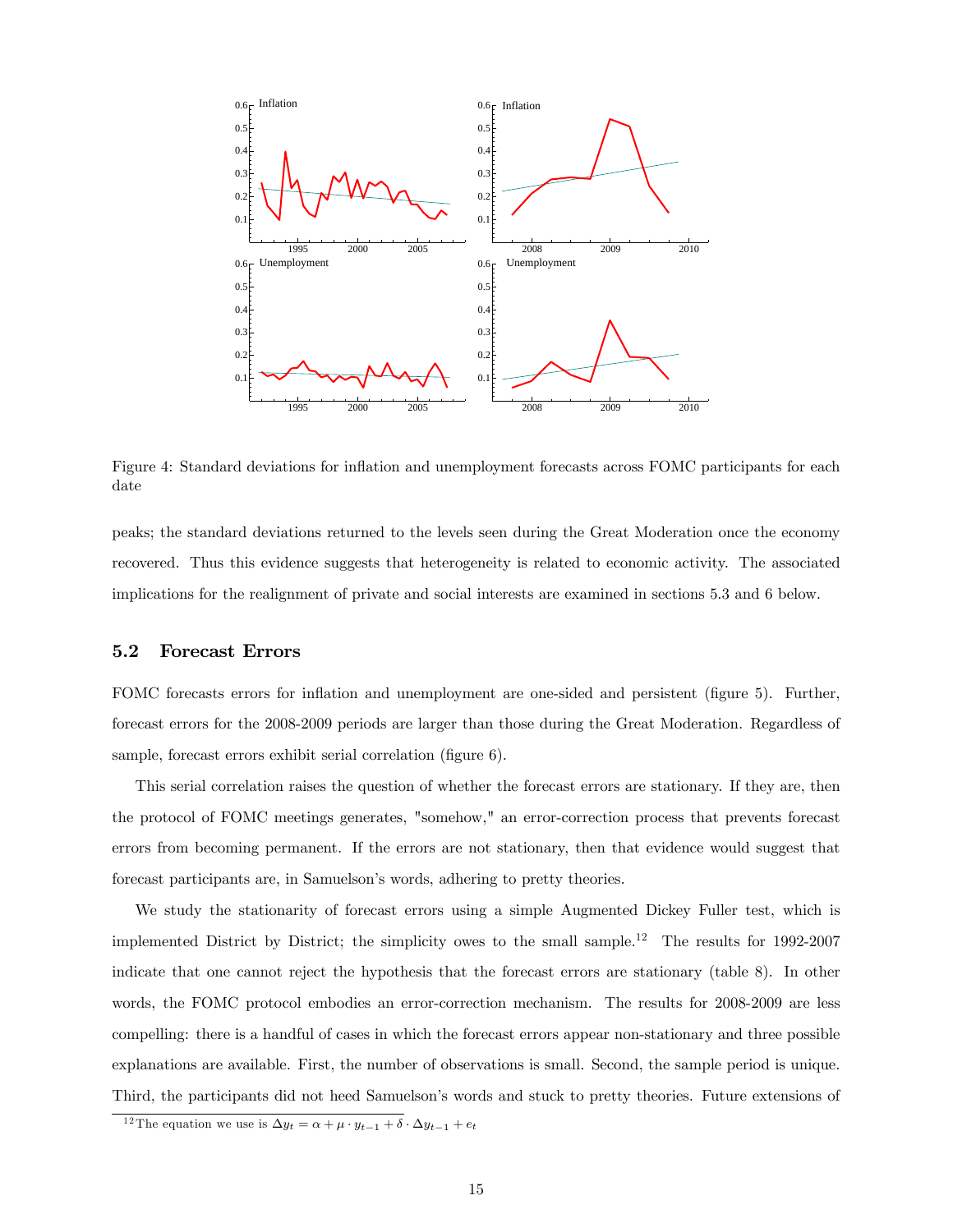

Figure 5: Top Panel: FOMC Forecast Errors for Unemployment. Bottom Panel: FOMC Forecast Errors for Inflation. For the Federal Reserve Board, we use the average across Board members.



Figure 6: Autocorrelation Function of Order 3 for Forecast Errors of FOMC Participants. For the Federal Reserve Board, we use the average across Board members.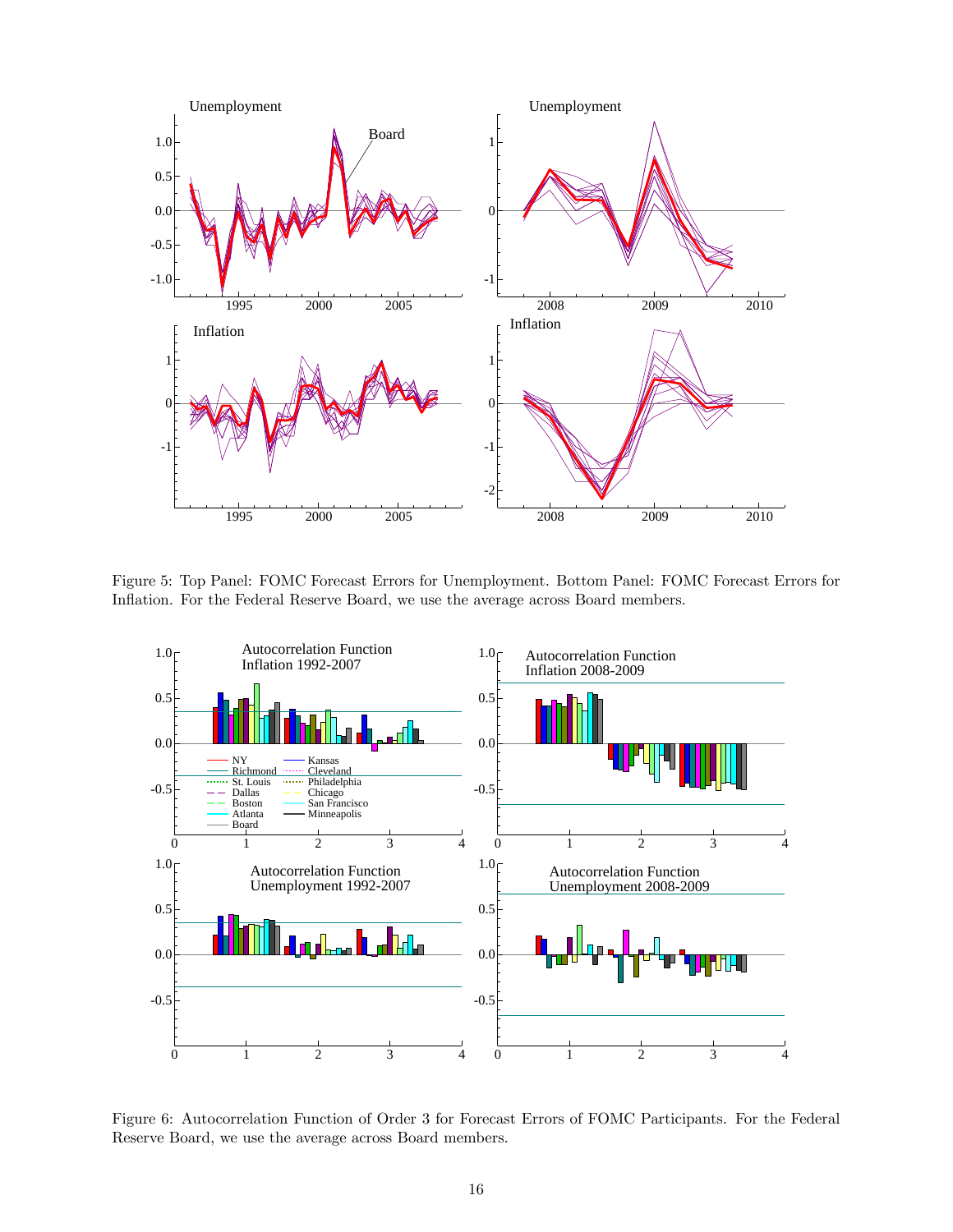our sample will help discriminating among these hypotheses.

|               |                  | $1992-2007$ ; $5\% = -1.95$ |            | $2008-2009$ ; $5\% = -2.00$ |           |
|---------------|------------------|-----------------------------|------------|-----------------------------|-----------|
| Participant   | Lags             | Unemployment                | Inflation  | Unemployment                | Inflation |
| ${\rm NY}$    | $\mathbf{1}$     | $-2.969**$                  | $-2.357*$  | $-0.308$                    | $-1.877$  |
|               | $\boldsymbol{0}$ | $-4.068**$                  | $-3.406**$ | $-1.562$                    | $-1.200$  |
| $\mathbf{KS}$ | $\mathbf{1}$     | $-2.544*$                   | $-2.302*$  | $-1.016$                    | $-2.050*$ |
|               | $\boldsymbol{0}$ | $-3.202**$                  | $-2.863**$ | $-1.827$                    | $-1.386$  |
| Rich          | $\mathbf{1}$     | $-3.301**$                  | $-2.266*$  | $-2.482*$                   | $-1.642$  |
|               | $\boldsymbol{0}$ | $-4.017**$                  | $-3.059**$ | $-2.795*$                   | $-1.131$  |
| Clevld        | $\mathbf{1}$     | $-2.909**$                  | $-2.656**$ | $-0.464$                    | $-2.686*$ |
|               | $\boldsymbol{0}$ | $-3.185**$                  | $-3.807**$ | $-2.284*$                   | $-1.436$  |
| St.Louis      | $\mathbf{1}$     | $-2.967**$                  | $-2.456*$  | $-1.464$                    | $-1.977$  |
|               | $\boldsymbol{0}$ | $-3.347**$                  | $-3.272**$ | $-2.673*$                   | $-1.413$  |
| Phialdelphia  | $\mathbf{1}$     | $-3.303**$                  | $-2.428*$  | $-1.988$                    | $-1.134$  |
|               | $\overline{0}$   | $-3.697**$                  | $-3.172**$ | $-2.601*$                   | $-1.135$  |
| Dallas        | $\mathbf{1}$     | $-2.928**$                  | $-2.963**$ | $-0.856$                    | $-1.782$  |
|               | $\boldsymbol{0}$ | $-3.817**$                  | $-3.089**$ | $-1.813$                    | $-1.259$  |
| Chicago       | $\mathbf{1}$     | $-2.466*$                   | $-2.626*$  | $-1.447$                    | $-1.669$  |
|               | $\theta$         | $-3.476**$                  | $-3.368**$ | $-2.463*$                   | $-0.996$  |
| <b>Boston</b> | $\mathbf{1}$     | $-2.892**$                  | $-2.442*$  | $-0.911$                    | $-1.934$  |
|               | $\boldsymbol{0}$ | $-3.492**$                  | $-2.474*$  | $-1.401$                    | $-1.258$  |
| SanFran       | $\mathbf{1}$     | $-2.719**$                  | $-2.458*$  | $-0.856$                    | $-2.333*$ |
|               | $\overline{0}$   | $-3.333**$                  | $-4.000**$ | $-2.333*$                   | $-1.464$  |
| Atlanta       | $\,1$            | $-3.156**$                  | $-3.140**$ | $-1.112$                    | $-1.988$  |
|               | $\boldsymbol{0}$ | $-3.453**$                  | $-3.913**$ | $-1.911$                    | $-1.164$  |
| Minneapolis   | $\mathbf{1}$     | $-3.081**$                  | $-2.698**$ | $-1.801$                    | $-2.070*$ |
|               | $\boldsymbol{0}$ | $-3.411**$                  | $-3.185**$ | $-2.621*$                   | $-1.14$   |
| Board         | 1                | $-2.704**$                  | $-2.871**$ | $-1.195$                    | $-2.069*$ |
|               | $\boldsymbol{0}$ | $-3.354***$                 | $-3.293**$ | $-1.928$                    | $-1.216$  |

Table 8: Augmented Dickey-Fuller Tests: ADF Values

### 5.3 Forecast Revisions

Revisions in FOMC forecasts reflect several factors: First, news about economic developments. Second, changes in the composition of the FOMC participants. Specifically, new participants will bring their own ap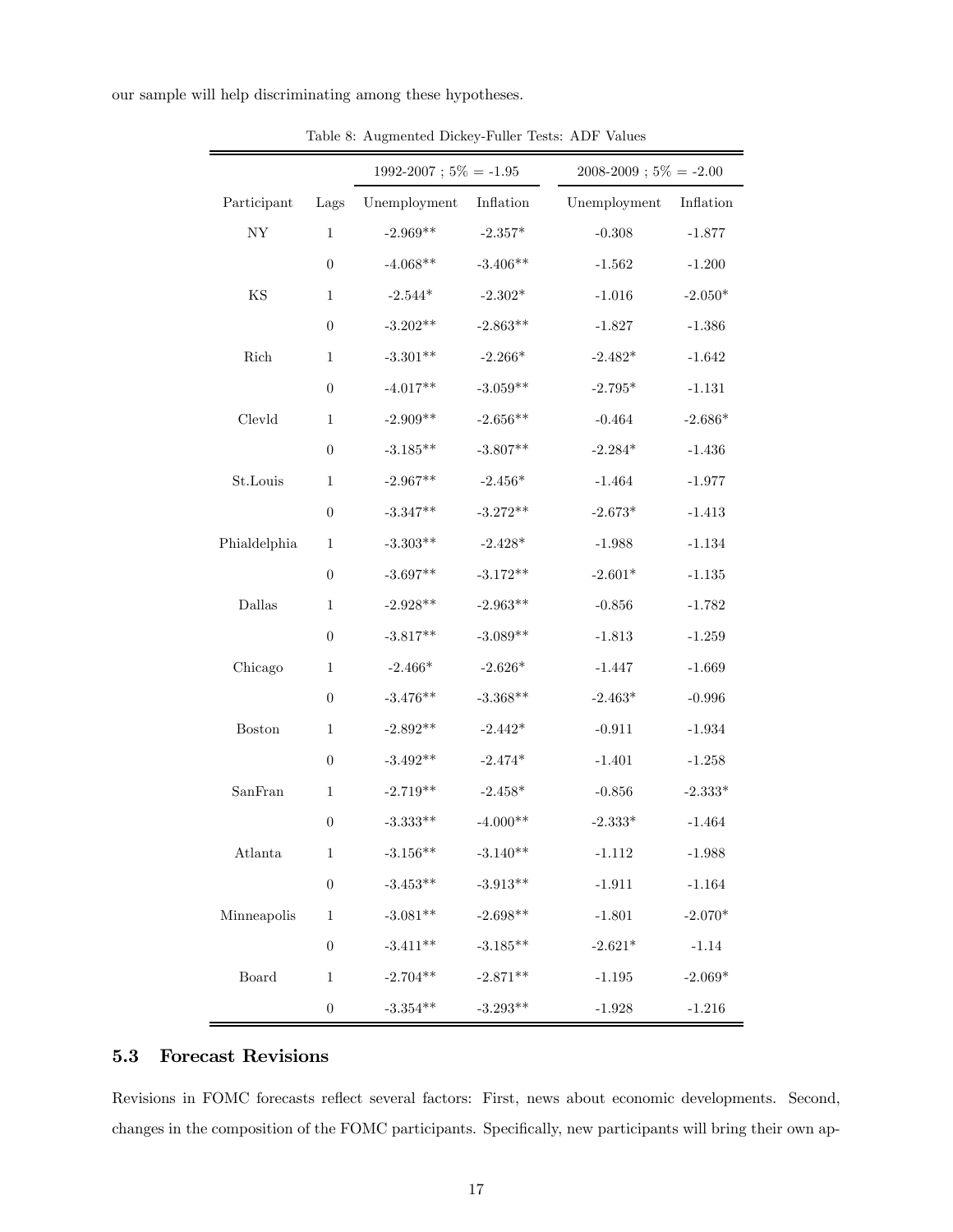propriate policies which bring different forecasts, even in the absence of economic news. Third, participants' assessment of appropriate monetary policy may change. Finally, participants could revise their projections in response to information available through the conclusion of the meeting, on each participant's assumptions regarding a range of factors likely to affect economic outcomes, and on his or her assessment of appropriate monetary policy.<sup>13</sup> But these interim revisions are not observed by the public. What we observe are the revisions from one meeting to the next. Parsing out the separate contribution of these factors is beyond the scope of this paper.

With these considerations in mid, figure 7 shows revisions for current-year forecast, denoted as  $\Delta \pi_{i,t}$ and  $\Delta u_{i,t,t}$ .<sup>14</sup> Forecast revisions during the Great Moderation were small, seemingly uncorrelated over time, and seemingly uncoordinated across FOMC participants. For the Great Recession, however, forecast revisions are large and seemingly coordinated among participants. Note, furthermore, that in terms of magnitudes, the forecast revisions during the Great Recession dwarf revisions during the Great Moderation. These observations fit the views Rulke and Tillman (2011) who examine whether FOMC participants exhibit herd behavior. Further work is needed, however, before classifying the FOMC as exhibiting herd behavior: members may become aware of their herding behavior and thus alter it. Finally, herds lack a final destination known in advance whereas FOMC participants generate their forecasts based on policies to attain the FOMC dual's mandate.

To study the character of these revisions further, we examine the unconditional correlations of forecast revisions between inflation and unemployment for each District. Figure 8 shows that during the Great Moderation, forecast revisions to inflation were unrelated to forecast revisions of unemployment of the same participant; this finding is consistent with those of Romer. But the character of these revisions changed sharply during the 2008 financial crisis and the change was observed across FOMC participants: forecast revisions of inflation are inversely correlated to forecast revisions of unemployment for the same participant  $(figure 9)$ .

To examine the extent to which forecast revisions are correlated across FOMC participants, table 9 shows the unconditional correlations between the forecast revision for inflation and the forecast revision for unemployment for 1992-2007. The unconditional correlations are generally negative and small (below |0.4|). Carrying out the same calculations for the period 2008-2009 reveals a sharply different pattern: all the correlations are negative and large (table 10).

<sup>1 3</sup>For more details, see http://www.federalreserve.gov/monetarypolicy/files/fomcminutes20071031.pdf.

See also Page 3 of http://www.federalreserve.gov/mediacenter/files/FOMCpresconf20151216.pdf

 $14$ Arai (2015)'s revisions of the midpoints of the forecast ranges need not informative about forecast revisions. A fair amount of work is needed before the nature of these revisions is satisfactorily understood. First, FOMC participants are not impartial observers of their own forecasts but, rather, can and must influence the economy so as to meet their dual mandate. In other words, they exert strong influence on the subject of their forecasts, especially if the forecasts are not consistent with the dual mandate. Second, forecast bounds might remain unchanged, along with their mid-point, even though forecasts are being revised.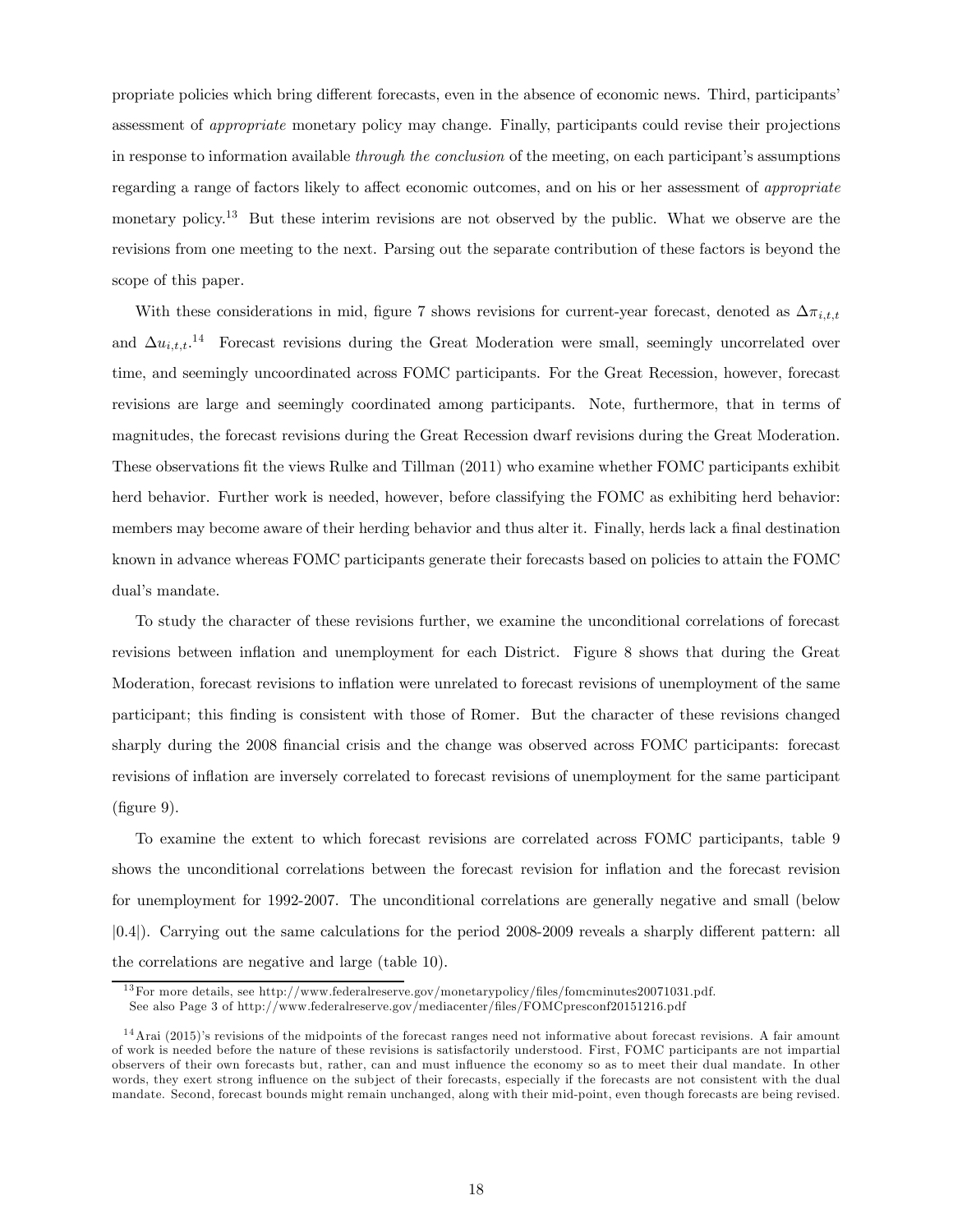

Figure 7: Top Panels: FOMC Forecast Revisions for Inflation. Bottom Panels: FOMC Forecasts Revisions for Unemployment



Figure 8: Scatter Plots for FOMC Forecast Revisions by FOMC Participant — 1992-2007. Horizontal Axis corresponds to Unemployment, Vertical Axis Corresponds to Inflation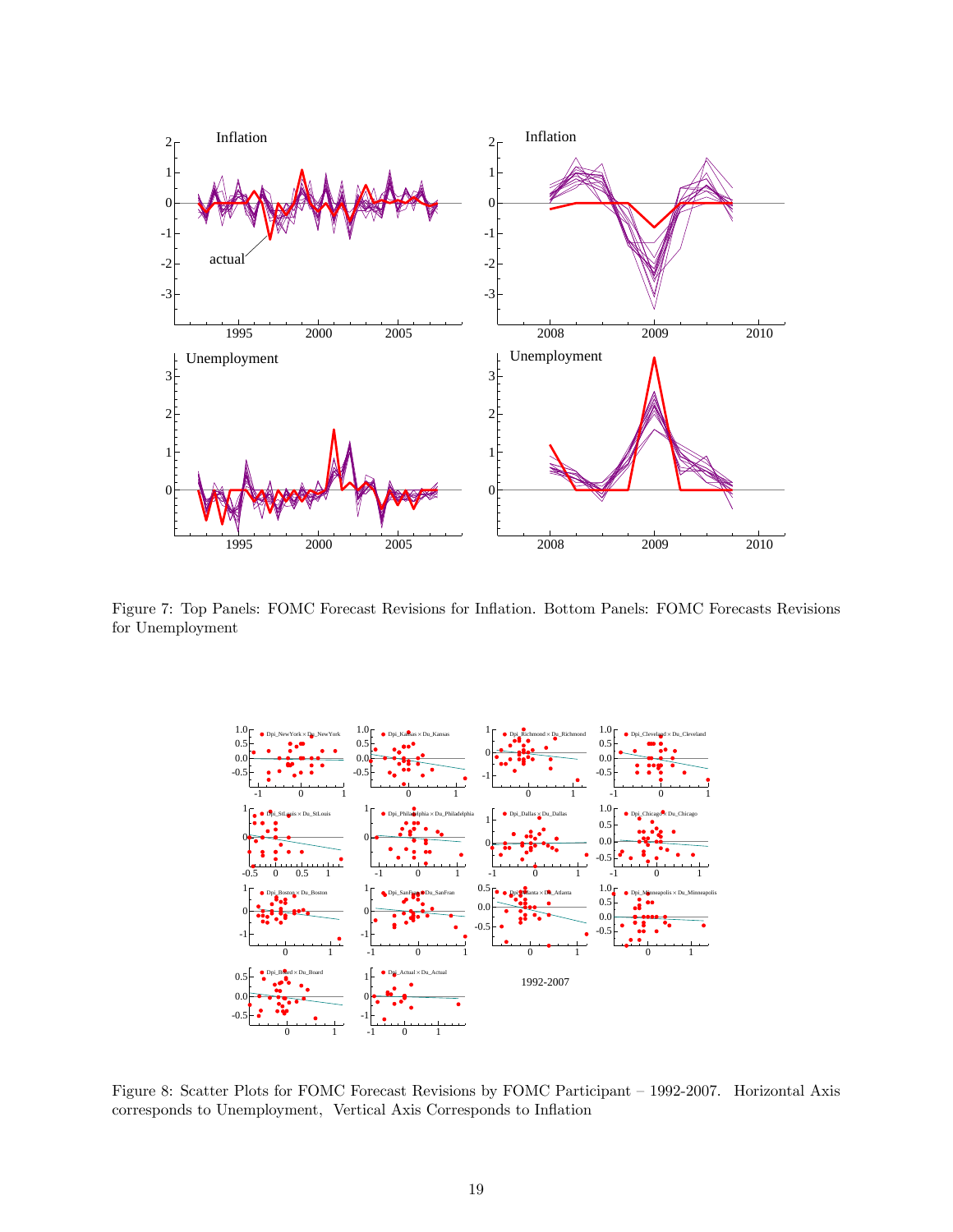

Figure 9: Scatter Plots for FOMC Forecast Revisions by FOMC Participant — 2008:Q1-2009:Q4. Horizontal Axis corresponds to Unemployment, Vertical Axis Corresponds to Inflation

|                       |          |         |         |          |                      |         | $\leftarrow \Delta \pi \rightarrow$ |         |             |         |         |         |         |
|-----------------------|----------|---------|---------|----------|----------------------|---------|-------------------------------------|---------|-------------|---------|---------|---------|---------|
| $\downarrow \Delta u$ | NY       | Ks      | Rich    | Clev     | $\operatorname{StL}$ | Phil    | Dall                                | Chic    | <b>Bost</b> | SnFr    | Atla    | Minn    | Board   |
| NY                    | $-0.03$  | $-0.30$ | $-0.16$ | $-0.13$  | $-0.16$              | $-0.11$ | $-0.09$                             | $-0.23$ | $-0.22$     | $-0.22$ | $-0.27$ | $-0.20$ | $-0.20$ |
| $\rm Ks$              | $-0.08$  | $-0.23$ | $-0.22$ | $-0.12$  | $-0.12$              | $-0.04$ | $-0.05$                             | $-0.07$ | $-0.25$     | $-0.17$ | $-0.34$ | 0.01    | $-0.20$ |
| Rich                  | $-0.01$  | $-0.14$ | $-0.17$ | $-0.06$  | 0.00                 | 0.07    | $0.01\,$                            | $-0.08$ | $-0.22$     | $-0.15$ | $-0.21$ | 0.00    | $-0.14$ |
| Clev                  | $-0.15$  | $-0.15$ | $-0.34$ | $-0.24$  | $-0.05$              | $-0.05$ | $-0.18$                             | $-0.27$ | $-0.35$     | $-0.30$ | $-0.33$ | $-0.10$ | $-0.30$ |
| StL                   | $-0.23$  | $-0.20$ | $-0.28$ | $-0.24$  | $-0.21$              | $-0.07$ | $-0.12$                             | $-0.26$ | $-0.26$     | $-0.33$ | $-0.40$ | $-0.11$ | $-0.29$ |
| Phila                 | $-0.07$  | $-0.24$ | $-0.20$ | $-0.11$  | $-0.04$              | $-0.09$ | $-0.05$                             | $-0.21$ | $-0.26$     | $-0.23$ | $-0.21$ | $-0.13$ | $-0.20$ |
| Dall                  | 0.07     | $-0.03$ | $-0.04$ | $0.09\,$ | 0.01                 | 0.12    | 0.05                                | $-0.01$ | $-0.12$     | $-0.07$ | $-0.18$ | 0.11    | $-0.08$ |
| Chic                  | $0.00\,$ | $-0.21$ | $-0.21$ | $-0.20$  | $-0.11$              | $-0.04$ | $-0.07$                             | $-0.10$ | $-0.19$     | $-0.19$ | $-0.40$ | 0.07    | $-0.23$ |
| <b>Bost</b>           | $-0.06$  | $-0.22$ | $-0.19$ | $-0.11$  | $-0.13$              | 0.03    | $-0.07$                             | $-0.18$ | $-0.25$     | $-0.17$ | $-0.18$ | $-0.06$ | $-0.15$ |
| SnFr                  | $0.05\,$ | $-0.14$ | $-0.15$ | $-0.05$  | $-0.03$              | 0.04    | $0.05\,$                            | $-0.12$ | $-0.12$     | $-0.15$ | $-0.29$ | 0.02    | $-0.15$ |
| Atla                  | $-0.15$  | $-0.19$ | $-0.25$ | $-0.13$  | $-0.02$              | $-0.06$ | $-0.06$                             | $-0.21$ | $-0.31$     | $-0.27$ | $-0.28$ | $-0.13$ | $-0.24$ |
| Minn                  | $-0.05$  | $-0.19$ | $-0.14$ | $-0.08$  | $-0.07$              | 0.07    | $-0.03$                             | $-0.18$ | $-0.24$     | $-0.18$ | $-0.27$ | $-0.05$ | $-0.17$ |
| Board                 | $-0.03$  | $-0.18$ | $-0.23$ | $-0.10$  | $-0.05$              | 0.05    | $-0.05$                             | $-0.09$ | $-0.22$     | $-0.16$ | $-0.29$ | 0.01    | $-0.17$ |

Table 9: Unconditional Correlation between forecast revisions for unemployment and inflation 1992-2007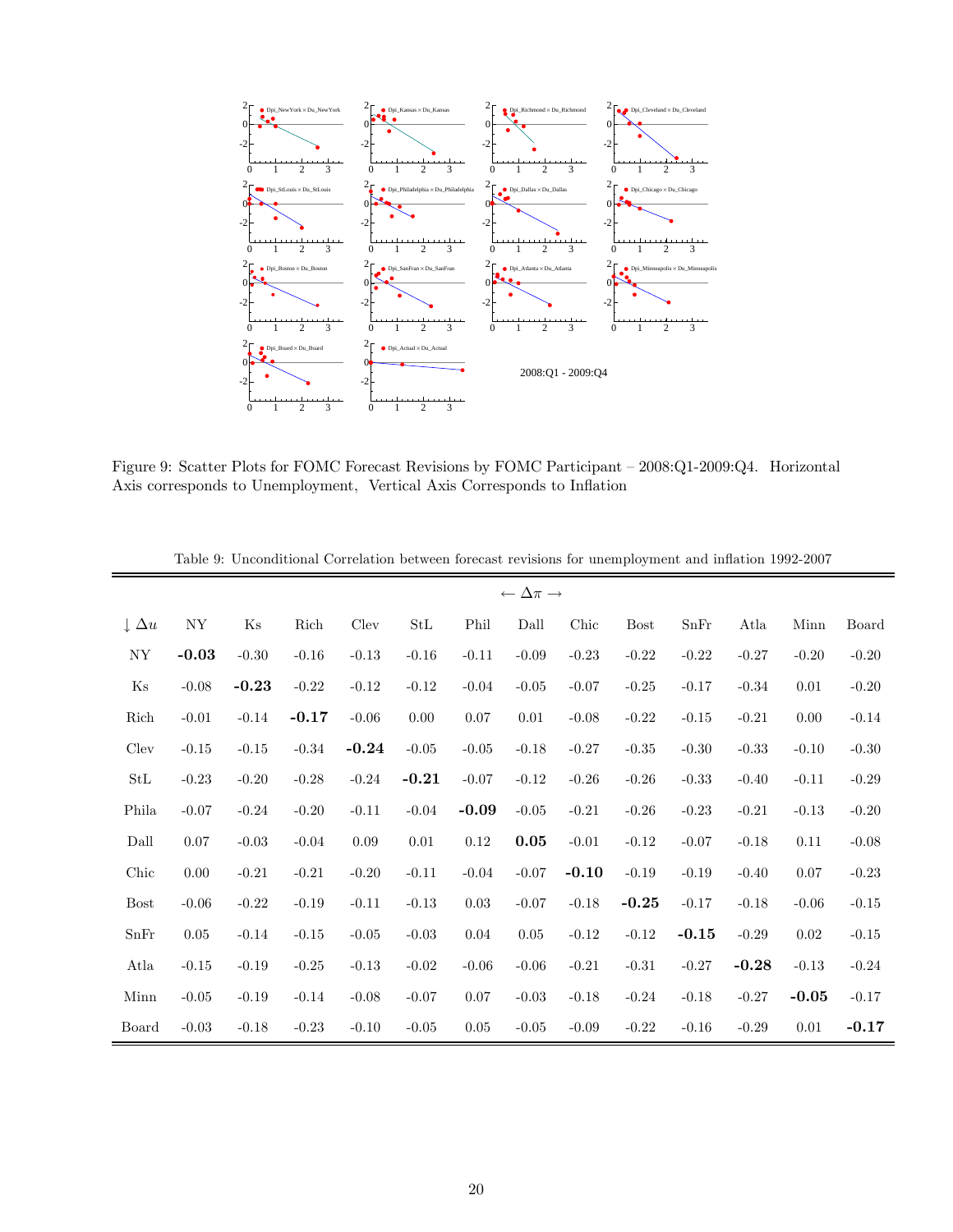|                       |            |         |         |         |                      |         | $\leftarrow \Delta \pi \rightarrow$ |         |             |         |         |         |         |
|-----------------------|------------|---------|---------|---------|----------------------|---------|-------------------------------------|---------|-------------|---------|---------|---------|---------|
| $\downarrow \Delta u$ | ${\rm NY}$ | Ks      | Rich    | Clev    | $\operatorname{StL}$ | Phil    | Dall                                | Chic    | <b>Bost</b> | SnFr    | Atla    | Minn    | Board   |
| NY                    | $-0.72$    | $-0.88$ | $-0.57$ | $-0.85$ | $-0.85$              | $-0.77$ | $-0.88$                             | $-0.89$ | $-0.92$     | $-0.91$ | $-0.90$ | $-0.88$ | $-0.88$ |
| Ks                    | $-0.73$    | $-0.82$ | $-0.46$ | $-0.80$ | $-0.80$              | $-0.67$ | $-0.88$                             | $-0.88$ | $-0.91$     | $-0.89$ | $-0.83$ | $-0.84$ | $-0.82$ |
| Rich                  | $-0.64$    | $-0.79$ | $-0.50$ | $-0.81$ | $-0.81$              | $-0.72$ | $-0.82$                             | $-0.85$ | $-0.85$     | $-0.89$ | $-0.83$ | $-0.83$ | $-0.80$ |
| Clev                  | $-0.75$    | $-0.85$ | $-0.57$ | $-0.88$ | $-0.87$              | $-0.76$ | $-0.90$                             | $-0.92$ | $-0.92$     | $-0.95$ | $-0.88$ | $-0.88$ | $-0.84$ |
| StL                   | $-0.55$    | $-0.79$ | $-0.60$ | $-0.77$ | $-0.80$              | $-0.73$ | $-0.70$                             | $-0.71$ | $-0.75$     | $-0.79$ | $-0.87$ | $-0.77$ | $-0.75$ |
| Phila                 | $-0.71$    | $-0.70$ | $-0.65$ | $-0.81$ | $-0.82$              | $-0.81$ | $-0.78$                             | $-0.84$ | $-0.73$     | $-0.84$ | $-0.71$ | $-0.79$ | $-0.73$ |
| Dall                  | $-0.76$    | $-0.84$ | $-0.46$ | $-0.79$ | $-0.81$              | $-0.67$ | $-0.89$                             | $-0.87$ | $-0.93$     | $-0.87$ | $-0.84$ | $-0.84$ | $-0.83$ |
| Chic                  | $-0.81$    | $-0.89$ | $-0.66$ | $-0.90$ | $-0.90$              | $-0.84$ | $-0.93$                             | $-0.95$ | $-0.93$     | $-0.95$ | $-0.90$ | $-0.93$ | $-0.90$ |
| <b>Bost</b>           | $-0.73$    | $-0.76$ | $-0.47$ | $-0.77$ | $-0.78$              | $-0.67$ | $-0.86$                             | $-0.88$ | $-0.88$     | $-0.87$ | $-0.78$ | $-0.81$ | $-0.75$ |
| SnFr                  | $-0.68$    | $-0.72$ | $-0.43$ | $-0.77$ | $-0.77$              | $-0.65$ | $-0.83$                             | $-0.86$ | $-0.84$     | $-0.87$ | $-0.75$ | $-0.79$ | $-0.73$ |
| Atla                  | $-0.81$    | $-0.86$ | $-0.62$ | $-0.90$ | $-0.91$              | $-0.82$ | $-0.92$                             | $-0.95$ | $-0.91$     | $-0.95$ | $-0.86$ | $-0.90$ | $-0.86$ |
| Minn                  | $-0.71$    | $-0.80$ | $-0.55$ | $-0.85$ | $-0.86$              | $-0.77$ | $-0.85$                             | $-0.89$ | $-0.86$     | $-0.92$ | $-0.83$ | $-0.85$ | $-0.79$ |
| Board                 | $-0.74$    | $-0.79$ | $-0.54$ | $-0.84$ | $-0.85$              | $-0.75$ | $-0.87$                             | $-0.90$ | $-0.87$     | $-0.91$ | $-0.80$ | $-0.84$ | $-0.79$ |

## 6 Federalism

As noted earlier, the FOMC seeks to reconcile differences between the interests of the private sector, as represented by Federal Reserve Bank Presidents, and the public's interest, as represented by the Federal Reserve Board. That these two interests need not be aligned is made clear in Hoenig's remarks during the June 2009 FOMC:

"MR. HOENIG. On the national front, our outlook isn't a whole lot different from that of the Greenbook, except in one important way, and that is that we have a more aggressive policy path for interest rates. They increase almost a year sooner than some outlined in the Greenbook. ...<sup>15</sup>

Other than offering a gallery of FOMC statements supporting different positions, answering Romer's question requires forecasts from the Districts for their own regions, which are not available.<sup>16</sup> One might, however, provide an approximate answer to Romer's question if one assumes that the forecasts from the Board for

<sup>1 5</sup>Pages 132-133 of https://www.federalreserve.gov/monetarypolicy/files/FOMC20090624meeting.pdf

<sup>&</sup>lt;sup>16</sup>What is available is the Beige Book which is a "Summary of Commentary on Current Economic Conditions by Federal Reserve District, which is produced by Reserve Bank staff and released to the public approximately two weeks prior to each regularly scheduled FOMC meeting." In this summary "Each Federal Reserve Bank collects anecdotal information on current economic conditions in its District through reports from Bank and Branch directors and interviews with key business contacts, economists, market experts, and other sources. In addition to summaries of this information organized by District, the Beige Book presents a national summary of the information."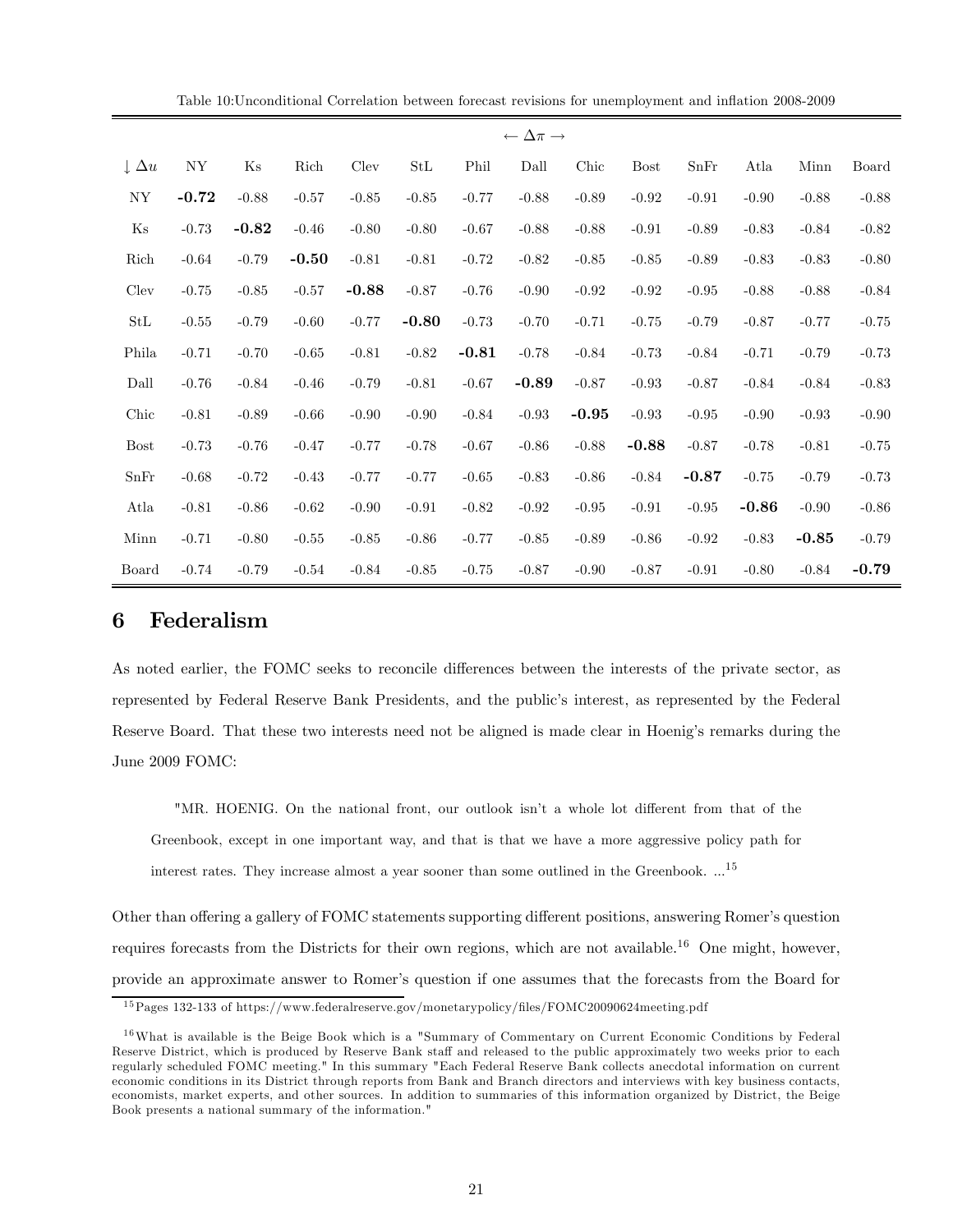unemployment and inflation ( $u_B$  and  $\pi_B$ ) are driven solely by national concerns whereas, as Hoenig suggests, forecasts from Districts ( $u_i$  and  $\pi_i$ ) are influenced by both regional and national developments. To be sure, this separability would, if correct, would imply that the Board's forecast neglect Districts' conditions which is not consistent with the Board's forecasting practice.

With these considerations in mind, Table 11 shows the correlation between unemployment and inflation among FOMC participants.<sup>17</sup> For the period of the Great Moderation, the correlations between the Board's forecasts and District's forecasts are positive and small. But for the period of the Great Recession, these correlations turn negative and increase in absolute value. Again, the onset of the financial crisis induced an alignment between private and public interests that translated into a greater agreement about the outlook.

|               |           | Corr $(u_B, \pi_i)$ |           | Corr $(u_i, \pi_B)$ |
|---------------|-----------|---------------------|-----------|---------------------|
|               | 1992-2007 | 2008-2009           | 1992-2007 | 2008-2009           |
| Atlanta       | 0.41      | $-0.80$             | 0.38      | $-0.74$             |
| <b>Boston</b> | 0.32      | $-0.74$             | 0.36      | $-0.77$             |
| Chicago       | 0.34      | $-0.79$             | 0.39      | $-0.76$             |
| Cleveland     | 0.22      | $-0.71$             | 0.37      | $-0.77$             |
| Dallas        | 0.47      | $-0.80$             | 0.39      | $-0.76$             |
| Kansas        | 0.46      | $-0.72$             | 0.39      | $-0.75$             |
| Minneapolis   | 0.46      | $-0.78$             | 0.34      | $-0.75$             |
| New York      | 0.39      | $-0.77$             | 0.39      | $-0.75$             |
| Philadelphia  | 0.48      | $-0.77$             | 0.35      | $-0.71$             |
| Richmond      | 0.25      | $-0.68$             | 0.31      | $-0.69$             |
| SanFran       | 0.36      | $-0.69$             | 0.38      | $-0.77$             |
| StLouis       | 0.50      | $-0.70$             | 0.37      | $-0.75$             |

Table 11: Board and Districts Forecast Correlations

For additional work, see Banternghansa (2009), Eichler et al. (2017) López-Moctezuma (2015) Malmendier (2014) Rulke (2011) Tillmann (2011b).

# 7 Heterogeneity, History, and the 2008 Financial Crisis

Figure 10 shows the distribution of forecasts for unemployment in 2009 starting from October 2007 to January 2009.<sup>18</sup> The flattening of the distributions and their rightward shifts are unmistakable: the mean

<sup>&</sup>lt;sup>17</sup>We are not focusing on the correlations between the Board's inflation forecast and the Districts' inflation forecasts because those correlations are evident from figure 7.

 $18$  Note that for each date, the FOMC distribution of forecasts is joint distribution including other macroeconomic variables and several forecast horizons. This figure abstracts from these considerations.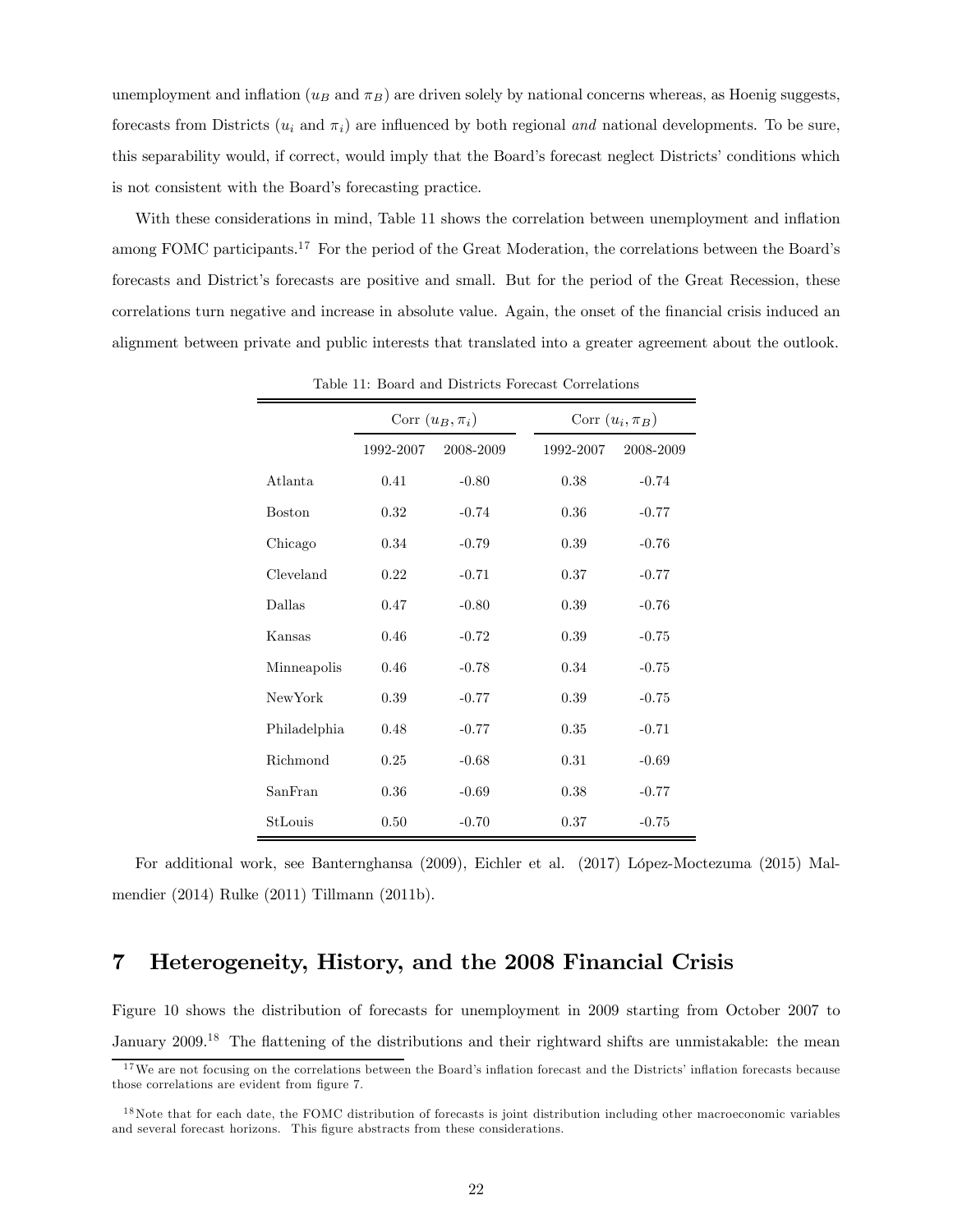

Figure 10: FOMC Unemployment Forecasts for 2009 made from FOMC meetings from October 2007 to January 2009

of forecasts evolves from 4.9 percent during the October 2007 meeting to 8.6 by the January 2009 meeting; the standard deviation increases from 0.10 in October 2007 to 0.31 in January 2009.

The shifts in these distributions follow the news from financial disruptions: BNP Paribas in August 2007, Bear Sterns in March 2008, and Lehman Brothers in September 2008. By January 2009, the mean of the distribution of FOMC forecasts for unemployment in 2009 was 8.6 percent, 3.7 percentage points greater than their October 2007 forecasts and, arguably, above the level consistent with the dual mandate.<sup>19</sup> Not surprisingly, the target for the federal funds rate declined from 4.5 percent in October 2007 to 1 percent in October 2008 and then to a range between zero and 25 basis points by January 2009.<sup>20</sup>

Despite the increased heterogeneity of forecasts and the numerous dissenting votes during these meetings, the FOMC approved unanimously the introduction of Unconventional Monetary Policy in March 2009.21

 $19$  Finally, even that even though the entire distribution of unemployment forecasts shifted as the recession worsened, the distribution of forecasts for the inflation rate remained largely unchanged (figure 1) - such behavior does not seem to be consistent with herd behavior.

 $^{20}$  We are reporting the changes to the federal funds rate associated with the meetings of the Summary of Economic Projections. There were reductions to the target federal funds rate for the meetings in between.

<sup>&</sup>lt;sup>21</sup>The one adopted here is Alternative B; see https://www.federalreserve.gov/newsevents/pressreleases/monetary20090318a.htm See Bernanke (2015, chapter 19) and Gagnon et al. (2011) for extensive discussions of the March 2009 decision. An examination of the FOMC Transcripts of 2008 and 2009 reveal disagreements from FOMC participants: Fisher in January and June of 2008; Fisher and Plosser in March, April, and August of 2008. Lacker dissented in the January 2009 meeting.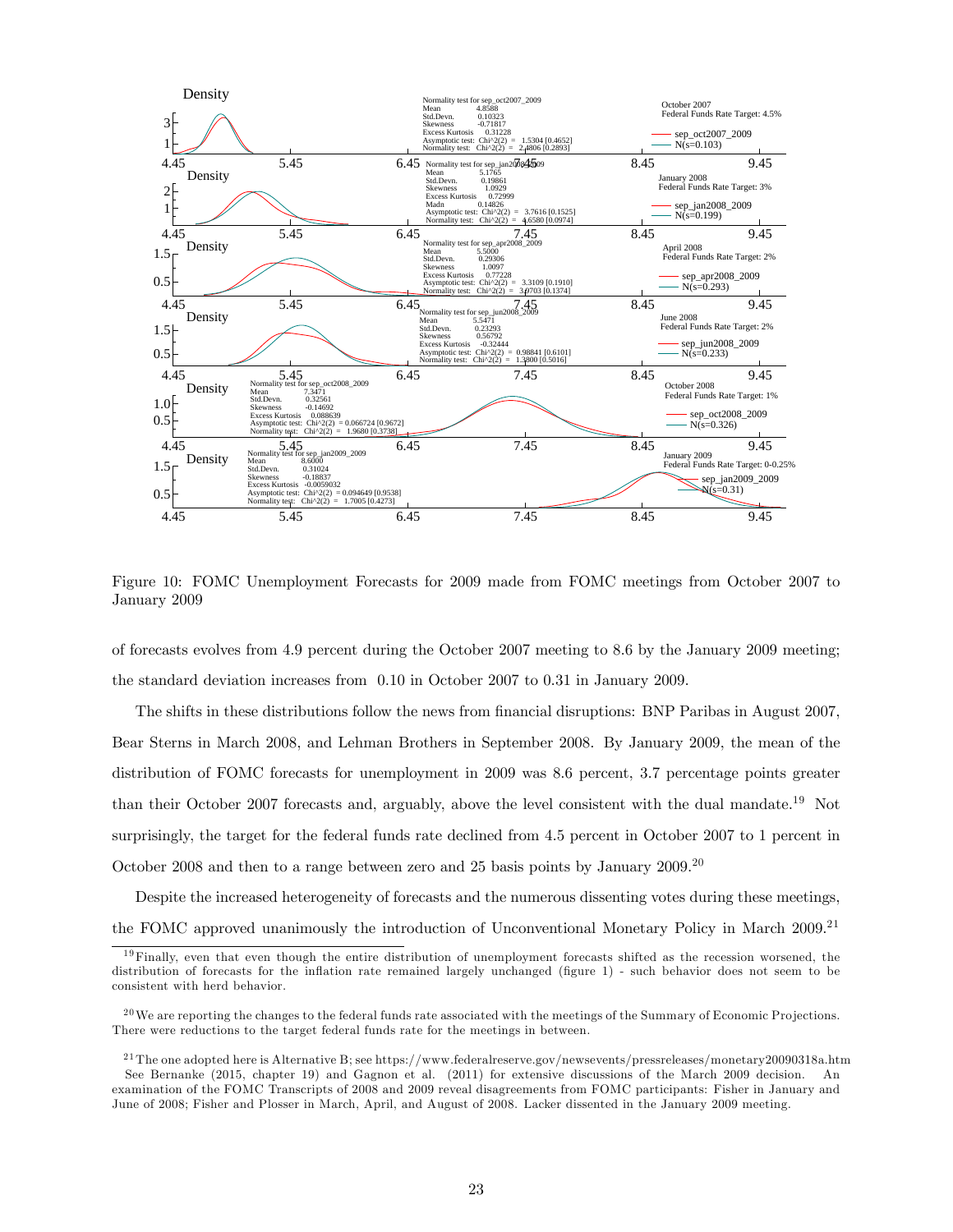Several factors could explain the timing of this decision.<sup>22</sup> First, as Bernanke noted in January 28, 2009:

Let me say something about these frictions and why we can affect them. There are two frictions that I think are important. One of them relates to the friction of illiquidity. It is a tradition of central banking that we lend against illiquid assets when there is a panic run, and we know that panic runs are equilibrium phenomena and they can occur even though the assets are worth more than the liabilities. I would argue that that kind of phenomenon has generalized into a lot of aspects of our economy—emphasis added. $23$ 

Bernanke's view of "why we can affect them" is a forceful way of saying that the FOMC participants are not impartial observers of their own forecasts and that they must influence the economy they forecast so long as those forecasts are not consistent with the FOMC's dual mandate.<sup>24</sup>

Second, the role of monetary history in the United States was in the foreground during Bernanke's tenure. Indeed, when celebrating Friedman's 90th birthdate in 2002, Bernanke made a reference to the role of the Federal Reserve during the Great Depression:

Let me end my talk by abusing slightly my status as an official representative of the Federal Reserve. I would like to say to Milton and Anna: Regarding the Great Depression. You're right, we did it. We're very sorry. But thanks to you, we won't do it again.<sup>25</sup> —emphasis added

The development of the 2008 financial crisis offered the FOMC an opportunity to apply, in real time with real consequences, the lesson learned from Friedman and Schwartz. And in doing so, they confirmed Samuelson's other dictum — namely,

Always look back. You may learn something from your residuals. Usually one's forecasts are not so good as one remembers them; the difference may be instructive." Samuelson<sup>26</sup>

## 8 Conclusions

Several of the empirical findings reported here are likely to change with the removal of the most limiting factor of this work: scant observations. But there are several findings that, we believe, will stand the test of

 $^{22}$ Note that by design, the Board has the majority of votes in FOMC decisions and neither the Federal Reserve Bank of New York nor any the Board members dissented.

<sup>&</sup>lt;sup>23</sup>https://www.federalreserve.gov/monetarypolicy/files/FOMC20090128meeting.pdf

 $24$ Note that forecast errors over this period are small (see figure 5) but accuracy is not the point of FOMC forecasts but the attainment of the dual mandate.

<sup>&</sup>lt;sup>25</sup>https://www.federalreserve.gov/BOARDDOCS/SPEECHES/2002/20021108/default.htm In 2002 Bernanke was a Governor and Greenspan was the FOMC Chair.

 $26$ February 1985, in William Breit and Roger W. Spencer (ed.) Lives of the laureates.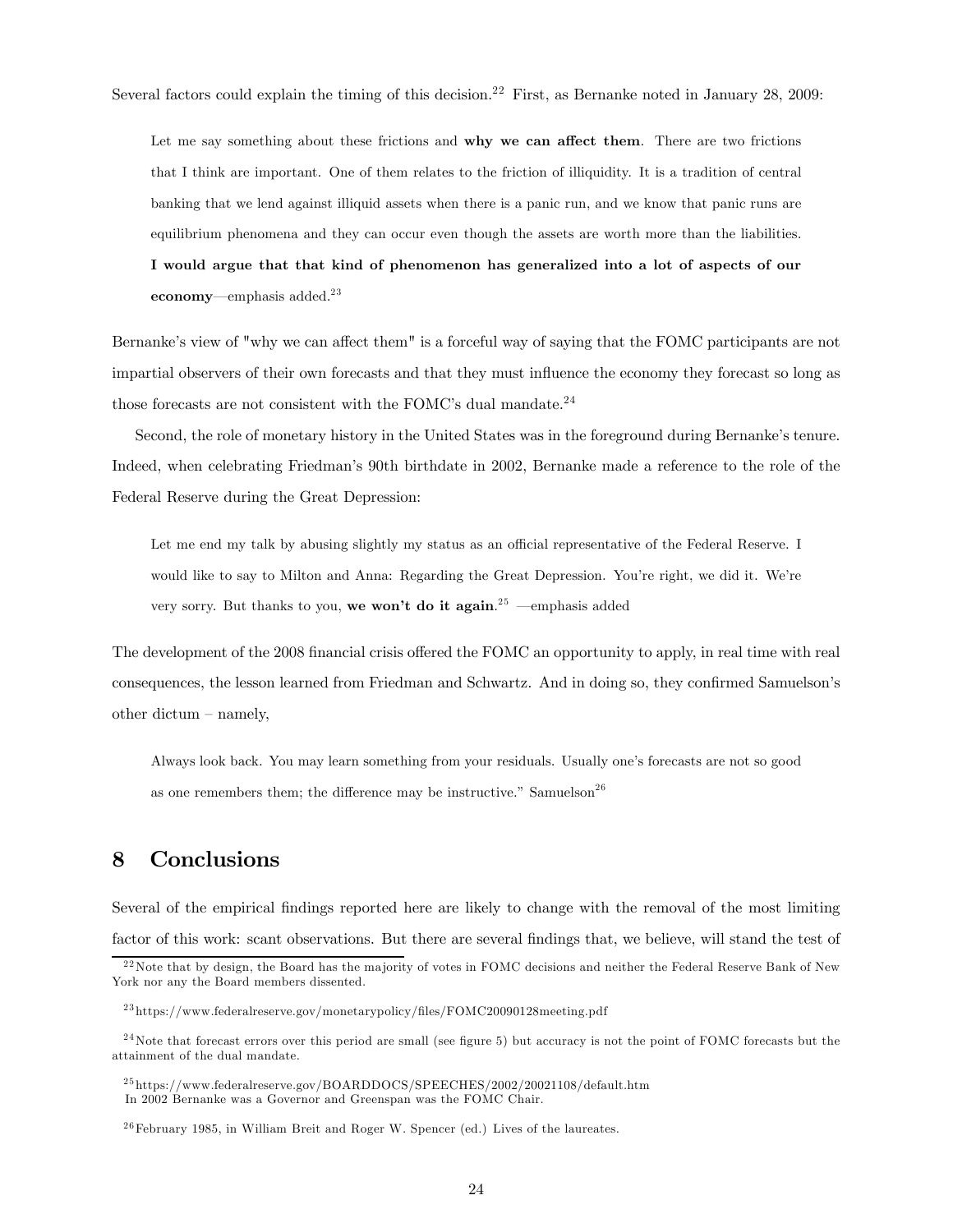time. First, FOMC participants are not impartial observers of their own forecasts: Their reaction to their forecasts influence the economy that they are forecasting. As a result, conventional analyses of forecasts are not ideally suited to assessing FOMC forecasts. Second, the degree of heterogeneity changes in response to the alignment between private and social interests. Third, based on the Transcripts from the FOMC meetings and from the Oral Interview of Board Officials, the FOMC reconciles differences in outlook via a conversation in which the persuasive power of the FOMC chair plays a key role.

And the question is, are we ever going to converge? I would feel my job is to get everybody to see that off-white is not a bad alternative. (Laughter) As brilliant as your choice was, maybe you could live with off-white, and it's not so bad. And we can converge on that and it's going to function just fine and maybe we can agree. Yellen (2018)

# References

- [1] Arai, N. (2016). Evaluating the Efficiency of the FOMC's New Economic Projections. Journal of Money, Credit and Banking, 48(5), 1019-1049.
- [2] Banternghansa, C., and McCracken, M. W. (2009). Forecast disagreement among FOMC members.
- [3] Bernanke, B., (2015), The Courage to Act, W.W. Norton.
- [4] Bhattacharjee, A., and Gelain, P. (2011). Monetary policy under model uncertainty: a Bayesian analysis of FOMC forecasts. Working paper, University of Dundee. https://www.researchgate.net/publication/267723991\_Monetary\_Policy\_under\_Model\_Uncertainty\_A\_Bayesian\_A
- [5] Breit, W. and R. W. Spencer (ed.), (1985), Lives of the Laureates, MIT Press.
- [6] Eichler, S., and Lähner, T. (2018). Regional, individual and political determinants of FOMC members' key macroeconomic forecasts. Journal of Forecasting, 37(1), 119-132.
- [7] Faust,J., (1992) "Whom Can We Trust to Run the Fed? Theoretical Support for the Founders' Views" International Finance Discussion Paper No. 429, Federal Reserve Board.
- [8] Gagnon, J., Raskin, M., Remache, J., and Sack, B.. (2011). The Financial Market Effects of the Federal Reserve's Large-Scale Asset Purchases. International Journal of Central Banking, March. Special Issue: Monetary Policy Lessons from the Global Crisis.
- [9] Jung, A. (2013). Policymakers' interest rate preferences: recent evidence for three monetary policy committees. International Journal of Central Banking, 9(3), 150-197.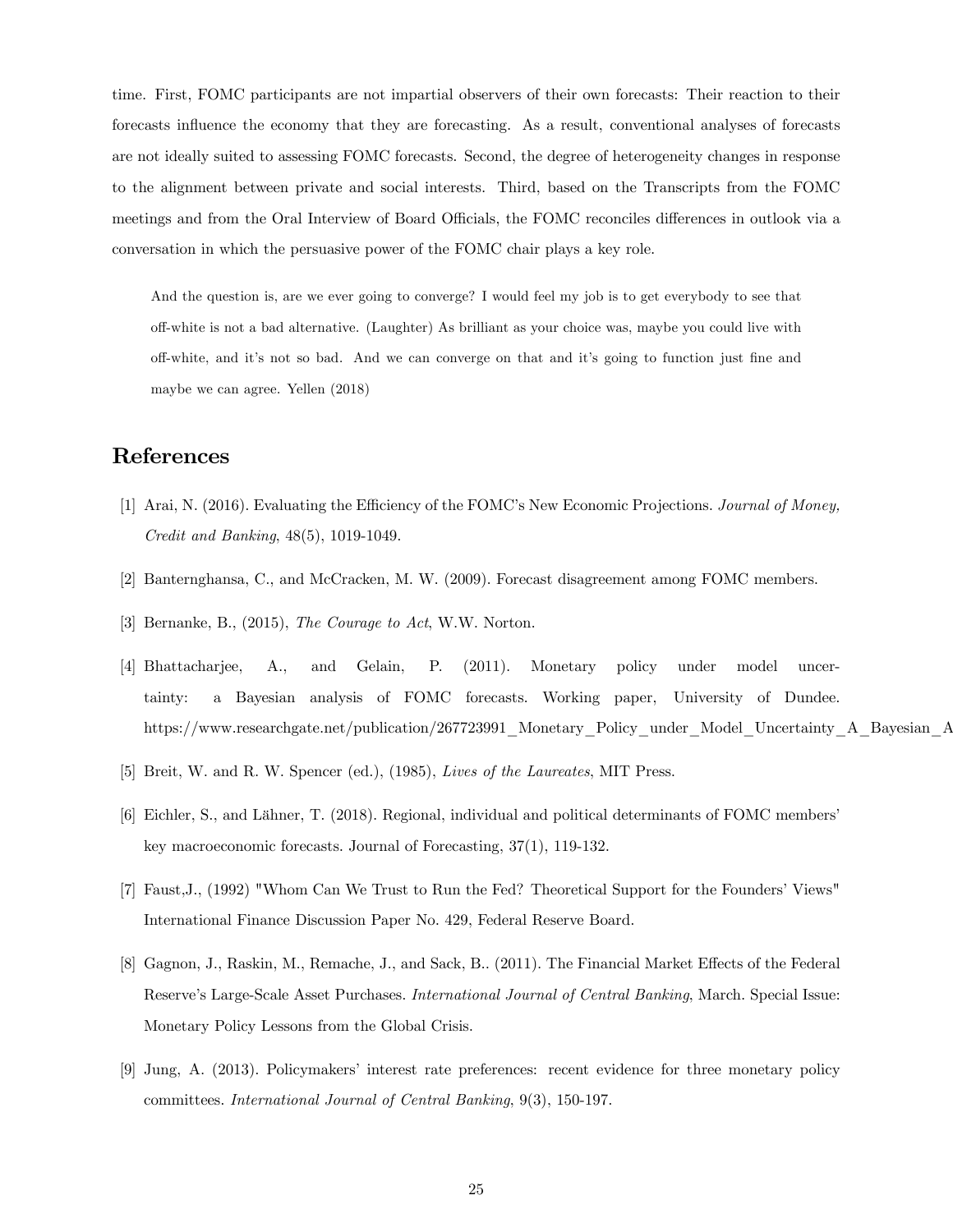- [10] López-Moctezuma, G. (2016). Sequential Deliberation in Collective Decision-Making: The Case of the FOMC. Working Paper. https://authors.library.caltech.edu/84490/1/sequential.pdf
- [11] Malmendier, U., Nagel, S., and Yan, Z. (2017). The Making of Hawks and Doves: Inflation Experiences on the FOMC (No. w23228). National Bureau of Economic Research.
- [12] Nakazono, Y. (2013) "Strategic Behavior of Federal Open Market Committee board Members: Evidence from Member's Forecasts," Journal of Economic Behavior and Organization, 93, 62-70.
- [13] Romer, D. (2010) "A New Data Set on Monetary Policy : The Economic Forecasts of Individual Members of the FOMC," Journal of Money, Credit, and Banking, 42, 951-957.
- [14] Rülke, J. C., and Tillmann, P. (2011). Do FOMC members herd?. Economics Letters, 113(2), 176-179.
- [15] Tillmann, P. (2010a). The Fed's perceived Phillips curve: Evidence from individual FOMC forecasts. Journal of Macroeconomics, 32(4), 1008-1013.
- [16] Tillmann, P. (2010b). Do FOMC members believe in Okun's Law. Economics Bulletin, 30(3), 2398-2404.
- [17] Tillmann, P. (2011a). Reputation and forecast revisions: Evidence from the FOMC (No. 28-2011). Joint discussion paper series in economics.
- [18] Tillmann, P. (2011b). Strategic forecasting on the FOMC. European Journal of Political Economy, 27(3), 547-553.
- [19] Yellen, J., (2018), "A Conversation with Bernanke," Brookings Institutions: https://www.brookings.edu/wp-content/uploads/2018/03/es\_20180227\_yellen\_bernanke\_transcript.pdf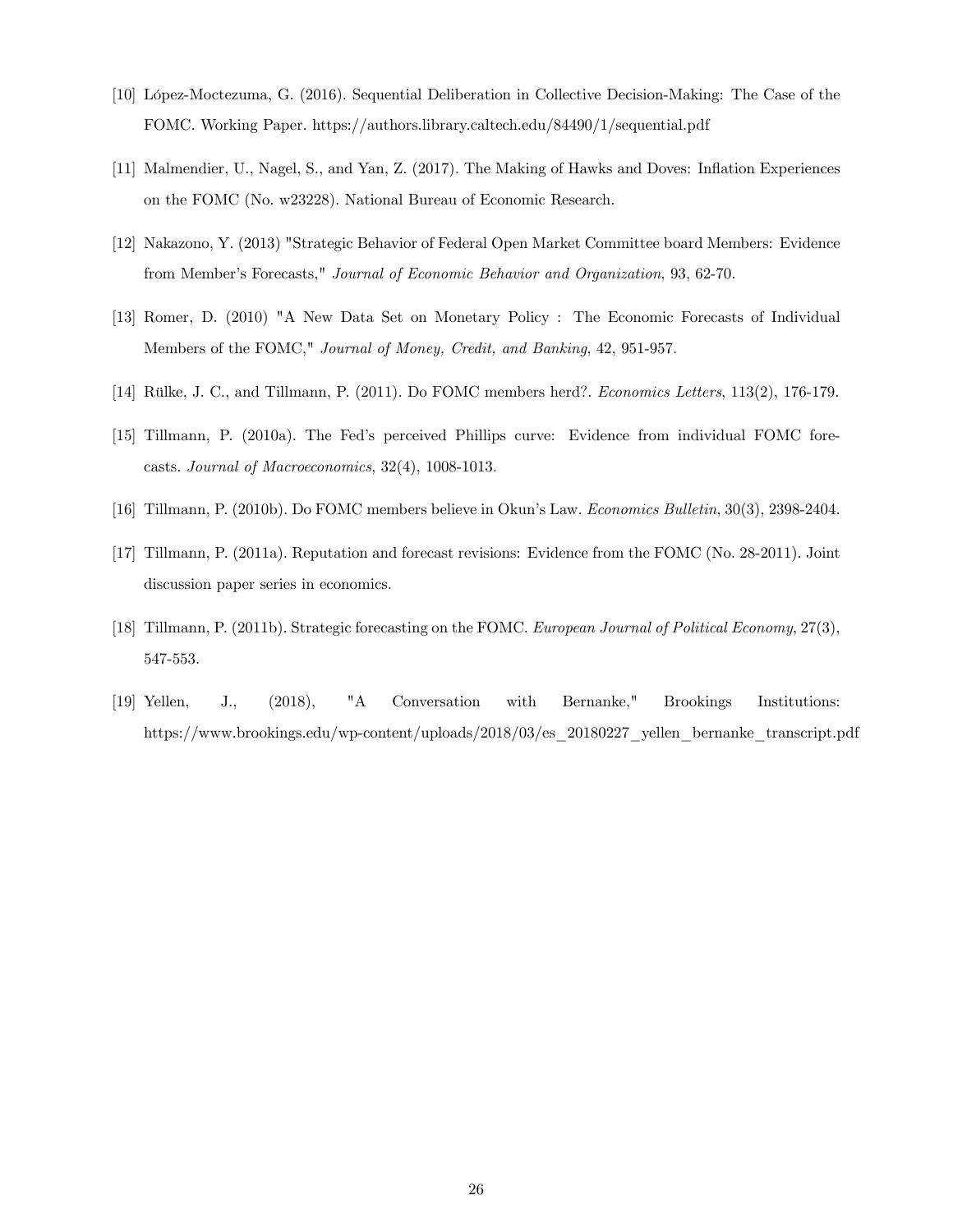## A Detailed Data Description

#### A.1 Participant Specific with FR attribution:

#### A.1.1 Monetary Policy Report

- Period covered is from 1992 to July 2006.
- Data are semi-annual and is published on February and July.
- Only January forecasts only have t end-of-period forecasts until January 2005. On January 2005 and 2006, the MPR had end-of-period and one-period-ahead forecasts.
- All July forecasts have end-of-period and one-period-ahead forecasts.
- Participants forecasted CPI from January 1992 to July 1999.
- Between January 2000 and January 2004 the inflation measure forecasted is the PCE.
- Starting in July 2004 the measure of inflation forecasted is Core PCE.
- Primary source: The Federal Reserve Bank of Philadelphia.

#### A.1.2 Summary of Economic Projections

Source: The Board of Governors of the Federal Reserve System

• In January 2017, the FOMC made the participant list for the October 2007 SEP available, which has a nowcast, one-period-ahead, two-period-ahead, and three-period ahead forecasts. The inflation measure chosen is the PCE.

#### A.2 Participant Specific without FR attribution:

Summary of Economic Projections

Source: The Board of Governors of the Federal Reserve System

- SEP is released quarterly.
	- In 2008 publication months were January, April, June, and October.
	- From 2009 through 2011 publication months were January, April, June, and November.
	- In 2012 publication months were January, April, June, September, and December. Therefore the data range is 2008-2012.
	- Starting in April 2009, SEP participants also forecasted the "Long-Run".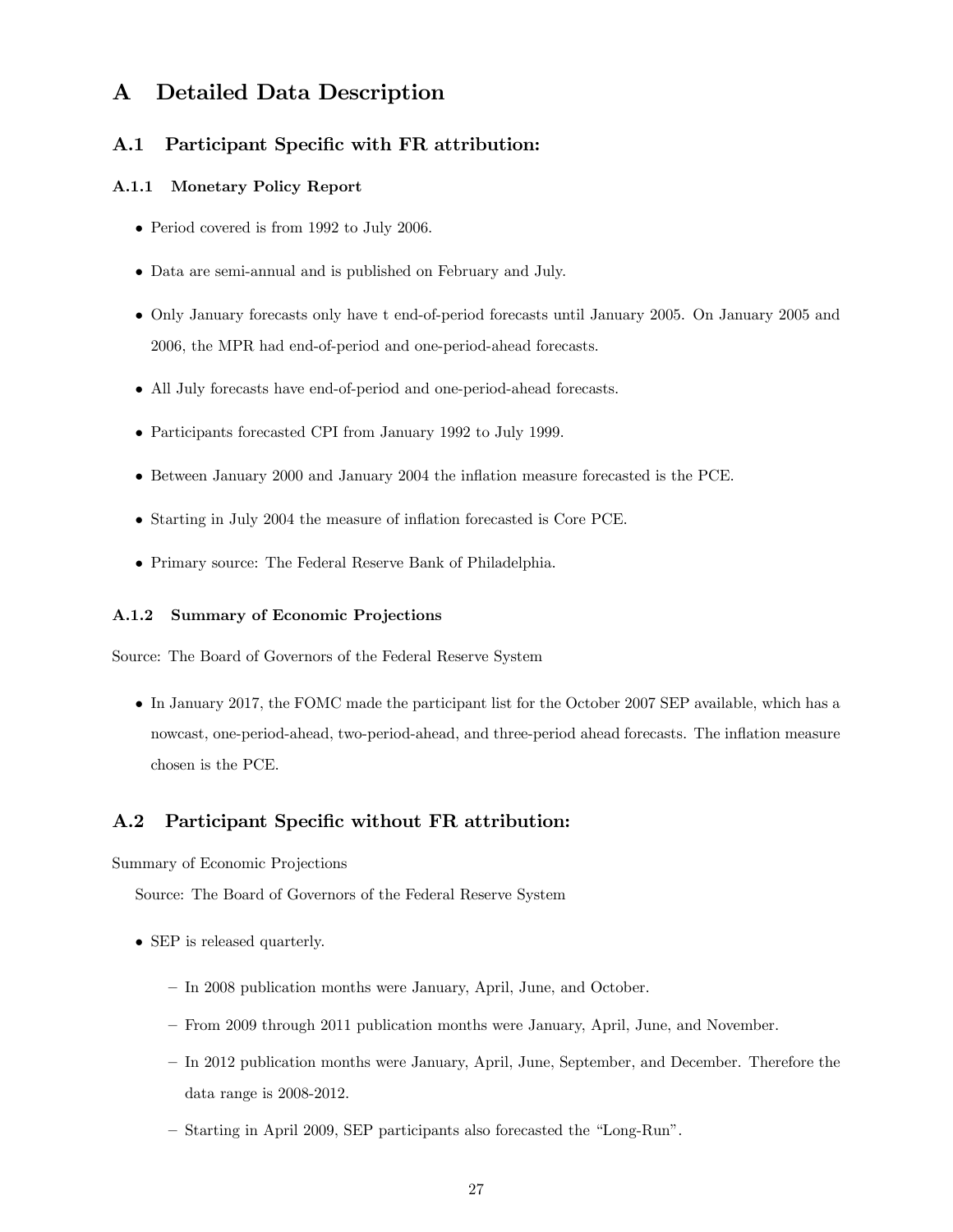- From 2008 until 2012, participants made three forecasts: end-of-period, one-period-ahead, and two-periods-ahead. On the fourth quarter individuals added a three-periods-ahead forecast. In 2012, participants made an end-of-period, one-period-ahead, and two-periods-ahead forecasts for the January, April, and June SEP.
- The SEP included a three-periods-ahead forecast for the September and December meetings.
- Starting in 2013, the SEP includes end-of-period, one-period ahead, and two-periods-ahead forecasts for the March and June meetings and includes end-of-period, one-period ahead, two-periodsahead, three-periods-ahead forecasts for September and December publications.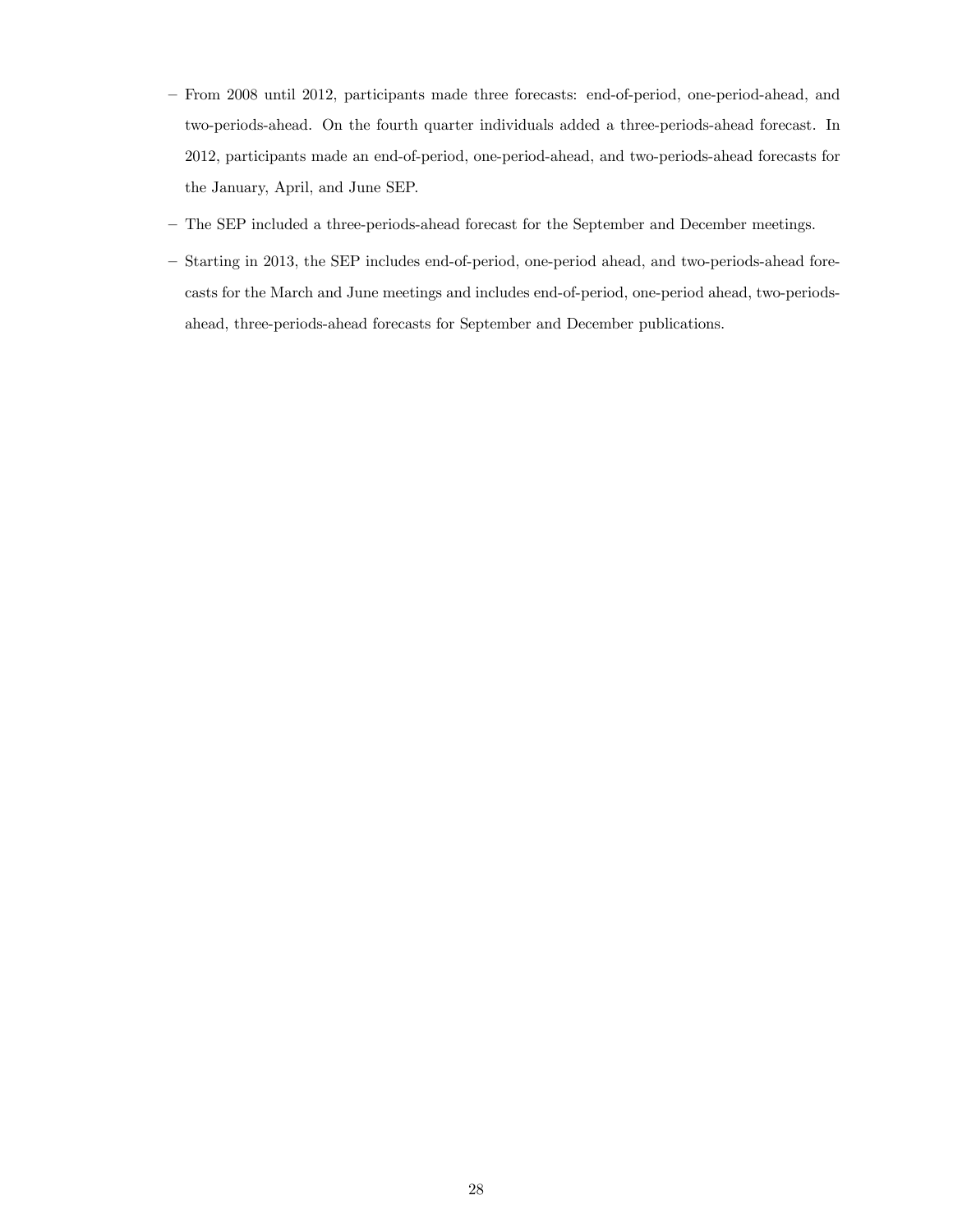# B FOMC Forecasts Across Districts



Figure 11: Federal Reserve Board Read line represents the Board; the black line represents the Actual.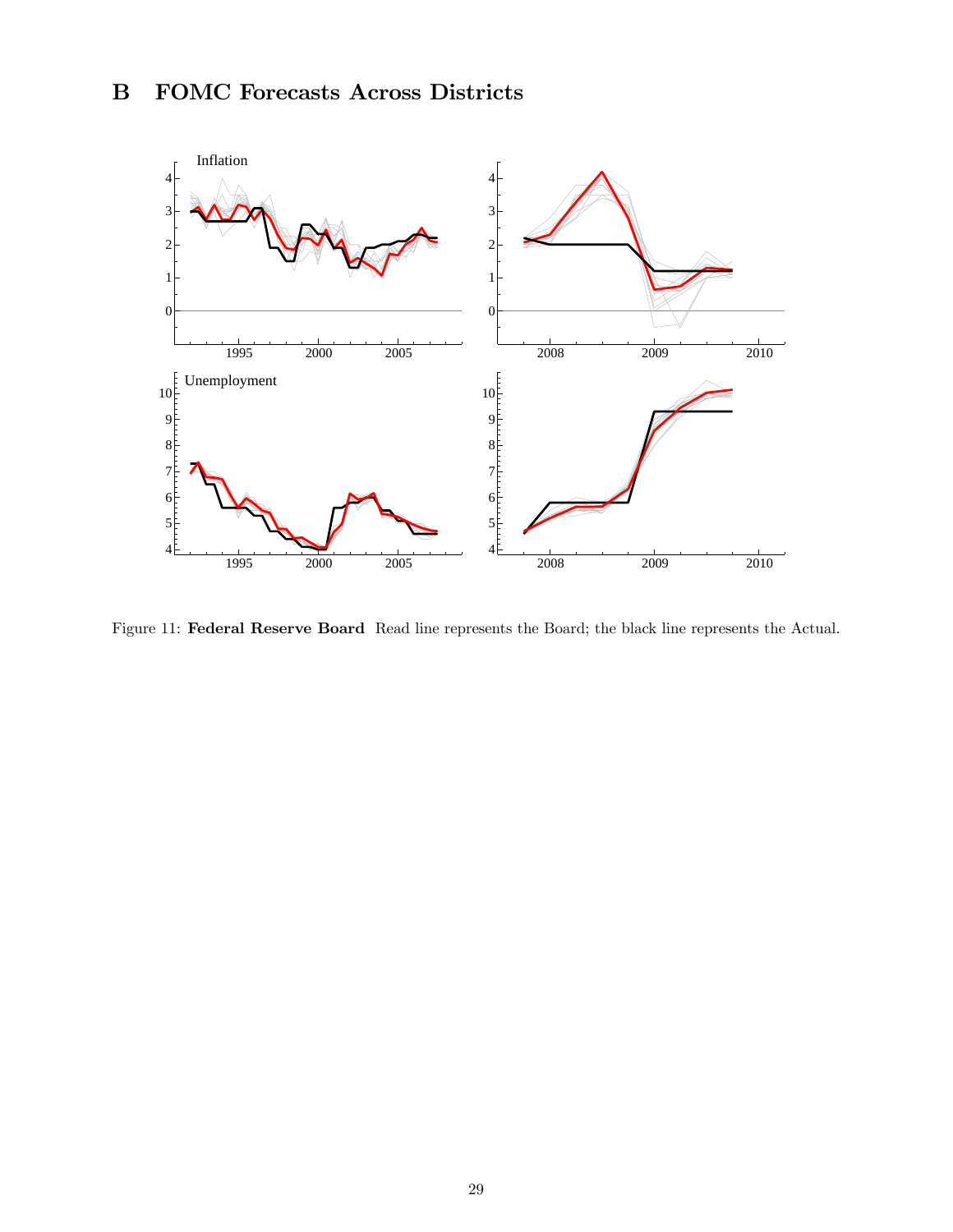

Figure 12: F.R. Atlanta Red-dash line represents the Board; the black line represents the Actual; red line represents Atlanta.



Figure 13: F. R. New York Red-dash line represents the Board; the black line represents the Actual; red line represents New York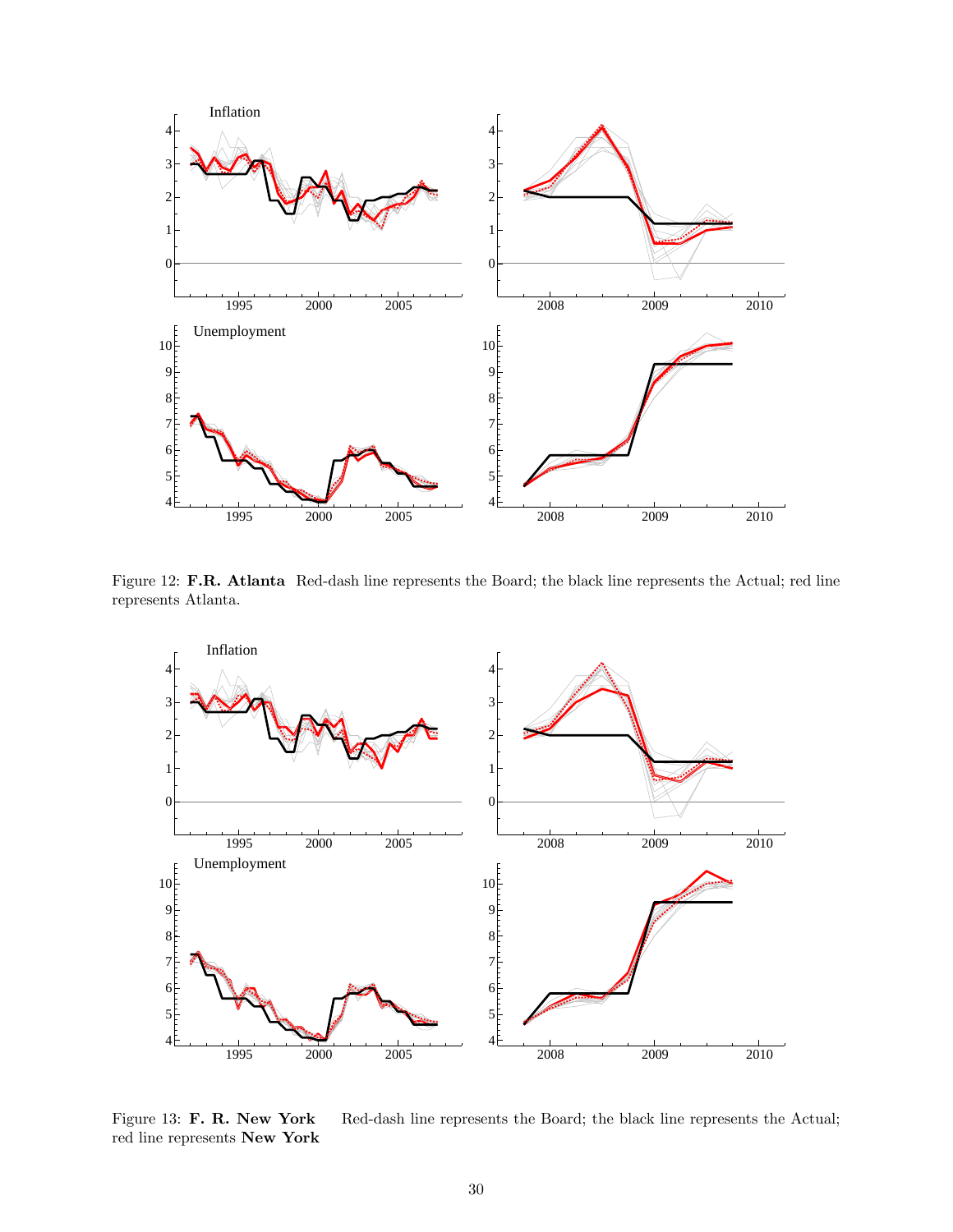

Figure 14: F. R. Philadelphia Red-dash line represents the Board; the black line represents the Actual; red line represents Philadelphia



Figure 15: F.R. Boston Red-dash line represents the Board; the black line represents the Actual; red line represents Boston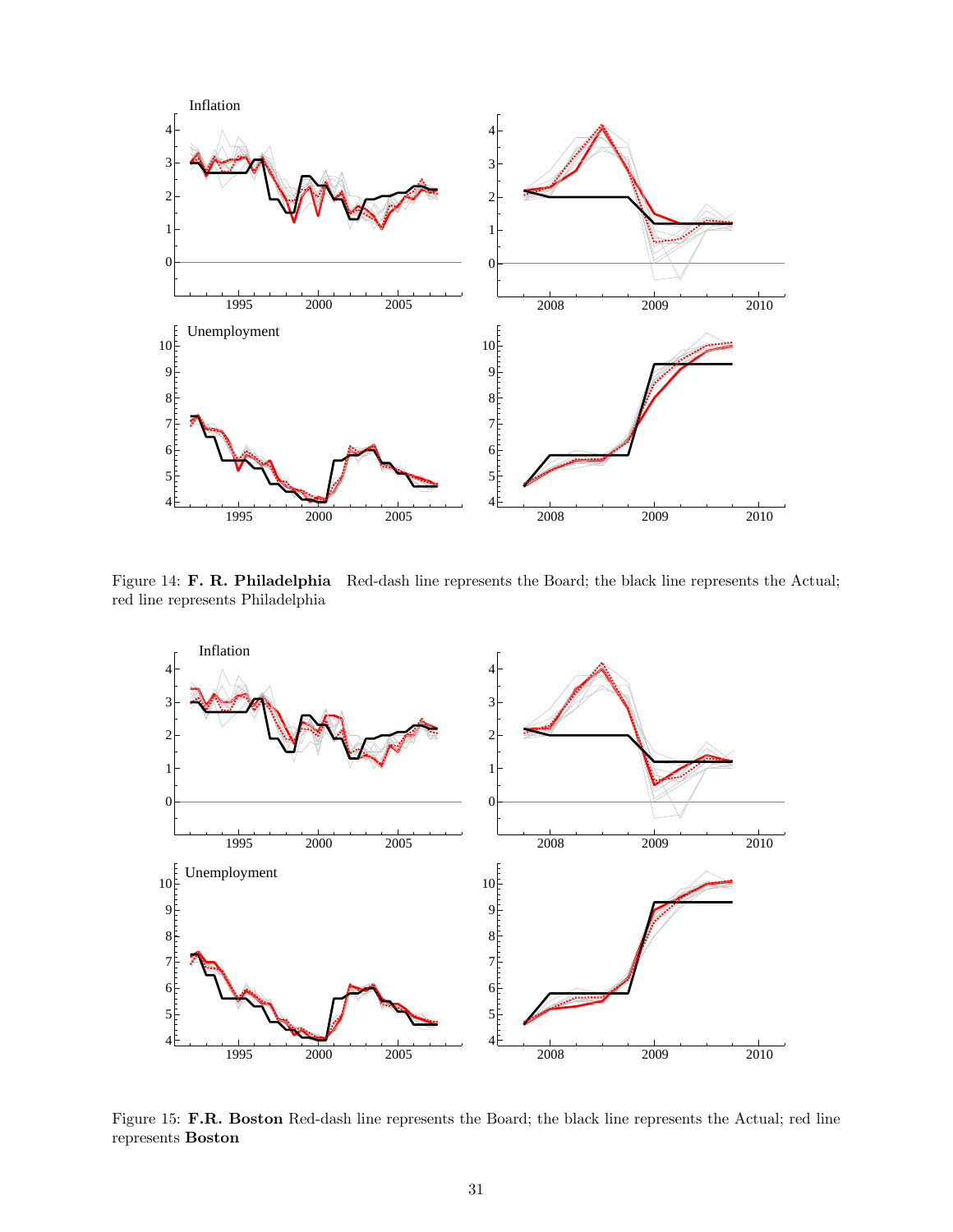

Figure 16: F.R. Cleveland Red-dash line represents the Board; the black line represents the Actual; red line represents Cleveland.



Figure 17: F.R. San Francisco Red-dash line represents the Board; the black line represents the Actual; red line represents San Francisco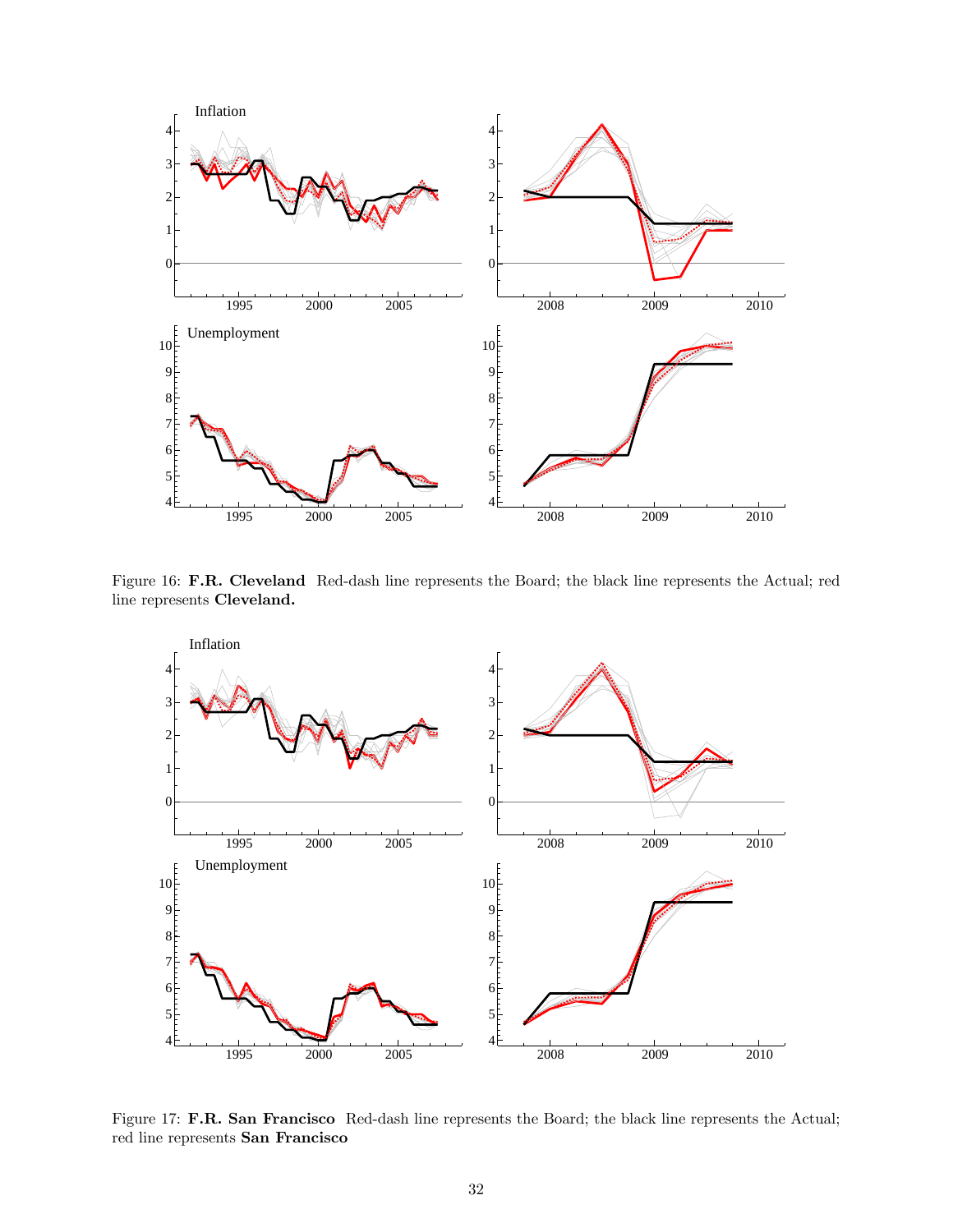

Figure 18: F.R. St. Louis Red-dash line represents the Board; the black line represents the Actual; red line represents St. Louis



Figure 19: F.R. Dallas Red-dash line represents the Board; the black line represents the Actual; red line represents Dallas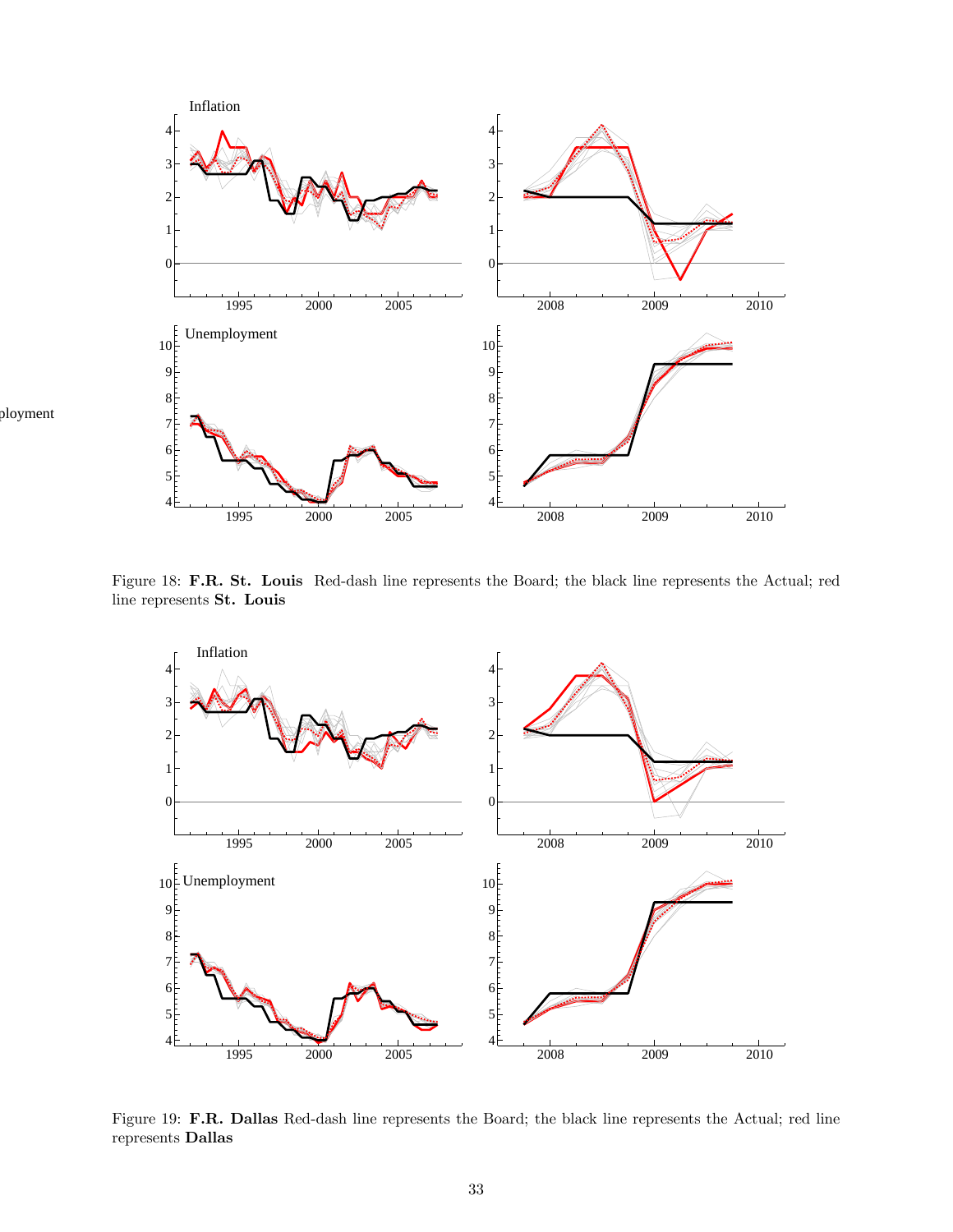

Figure 20: F.R. Richmond Red-dash line represents the Board; the black line represents the Actual; red line represents Richmond



Figure 21: F.R. Minneapolis Red-dash line represents the Board; the black line represents the Actual; red line represents Minneapolis